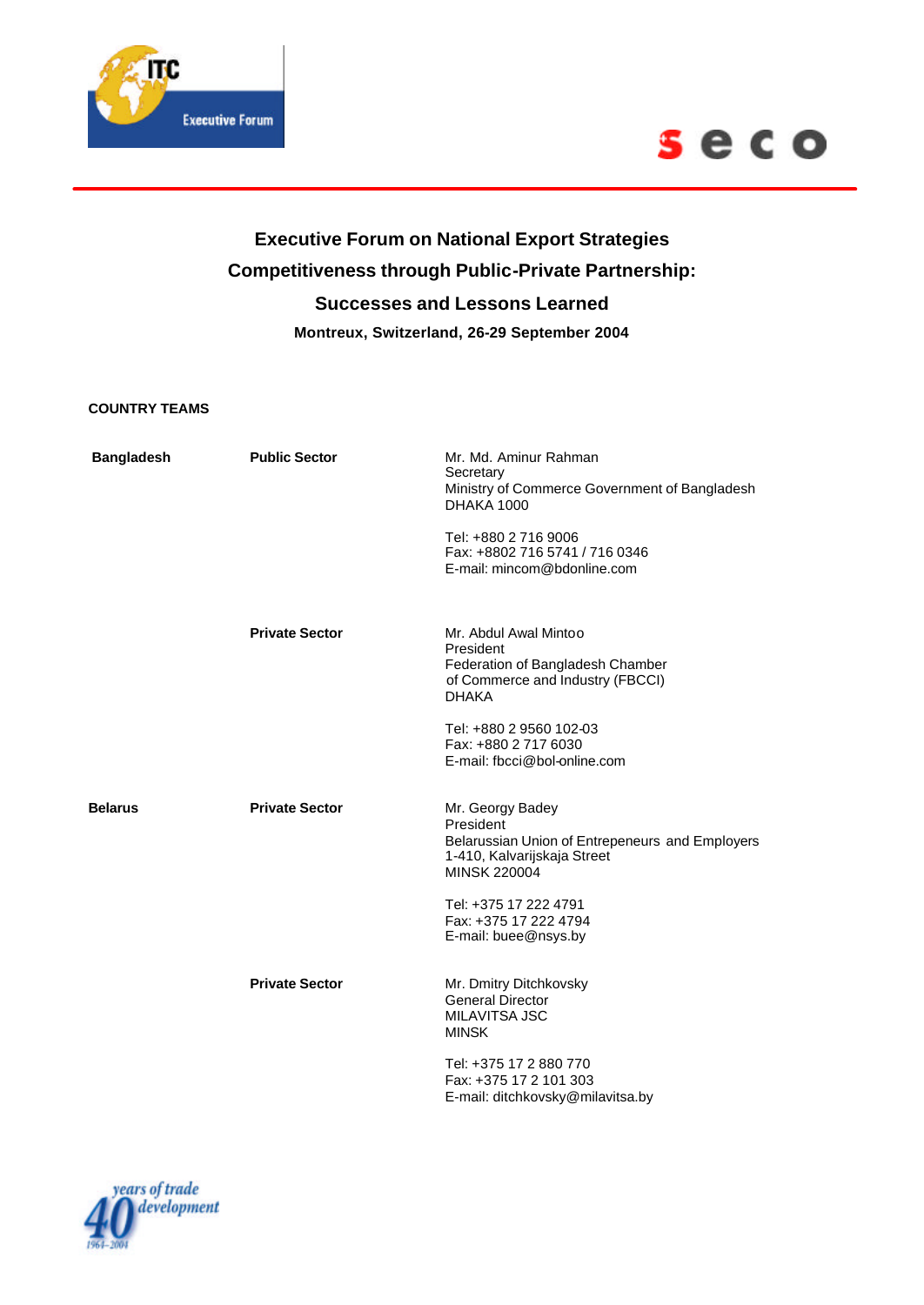| <b>Belize</b>   | <b>Public Sector</b>  | Mr. Roberto Harrison<br><b>Export Promotion &amp; Marketing Manager</b><br><b>BELTRAIDE</b><br>14 Orchid Garden Street<br><b>BELMOPAN CITY</b><br>Tel: +501 822-3737<br>Fax: +501 822-0595<br>E-mail: roberto@belizeinvest.org.bz |
|-----------------|-----------------------|-----------------------------------------------------------------------------------------------------------------------------------------------------------------------------------------------------------------------------------|
|                 | <b>Private Sector</b> | Mr. Abdala Bedran<br><b>Managing Director</b><br>Running W Meats<br>Mile 63 Western Highway<br>P.O. Box 175<br>SAN IGNACIO, CAYO DISTRIC                                                                                          |
|                 |                       | Tel: +501824-3880<br>Fax: +501824-3522<br>E-mail: runningw@btl.net                                                                                                                                                                |
| <b>Bulgaria</b> | <b>Public Sector</b>  | Ms. Tania Shishkova<br><b>Executive Director</b><br><b>Bulgarian Trade Promotion Agency</b><br>1 Sveta Nedelia Sq.<br><b>1000 SOFIA</b>                                                                                           |
|                 |                       | Tel: +359 2 932 9211<br>Fax: +359 2 980 5869<br>E-mail: shishkova@btpa.bg                                                                                                                                                         |
|                 | <b>Private Sector</b> | Mr. Borislav Georgiev<br>Director<br>International Economic Relations<br><b>Bulgarian Industrial Association (BIA)</b><br>16-20 Alabin Street<br><b>1000 SOFIA</b>                                                                |
|                 |                       | Tel: +359-2 987-9611<br>Fax: +359-2-987-2604<br>E-mail: borislav@bia-bg.com                                                                                                                                                       |
|                 | <b>Private Sector</b> | Mr. George Sharkov<br>Chairman<br><b>Bulgarian Association of Software Companies</b><br>(BASSCOM)<br>51, Cherni Vrah Blvd, floor 6<br>1407 SOFIA                                                                                  |
|                 |                       | Tel: +359 2 9624 156<br>Fax: +359 2 862 11 94<br>E-mail: chairman@basscom.org                                                                                                                                                     |
| Cambodia        | <b>Public Sector</b>  | Mr. Sok Siphana<br>Secretary of State for Commerce<br>Ministry of Commerce<br>20 A-B Preah Norodom Blvd<br>PHNOM PENH                                                                                                             |
|                 |                       | Tel: +855 12 811 541<br>Fax: +855 23 426 024<br>E-mail: siphana@moc.gov.kh                                                                                                                                                        |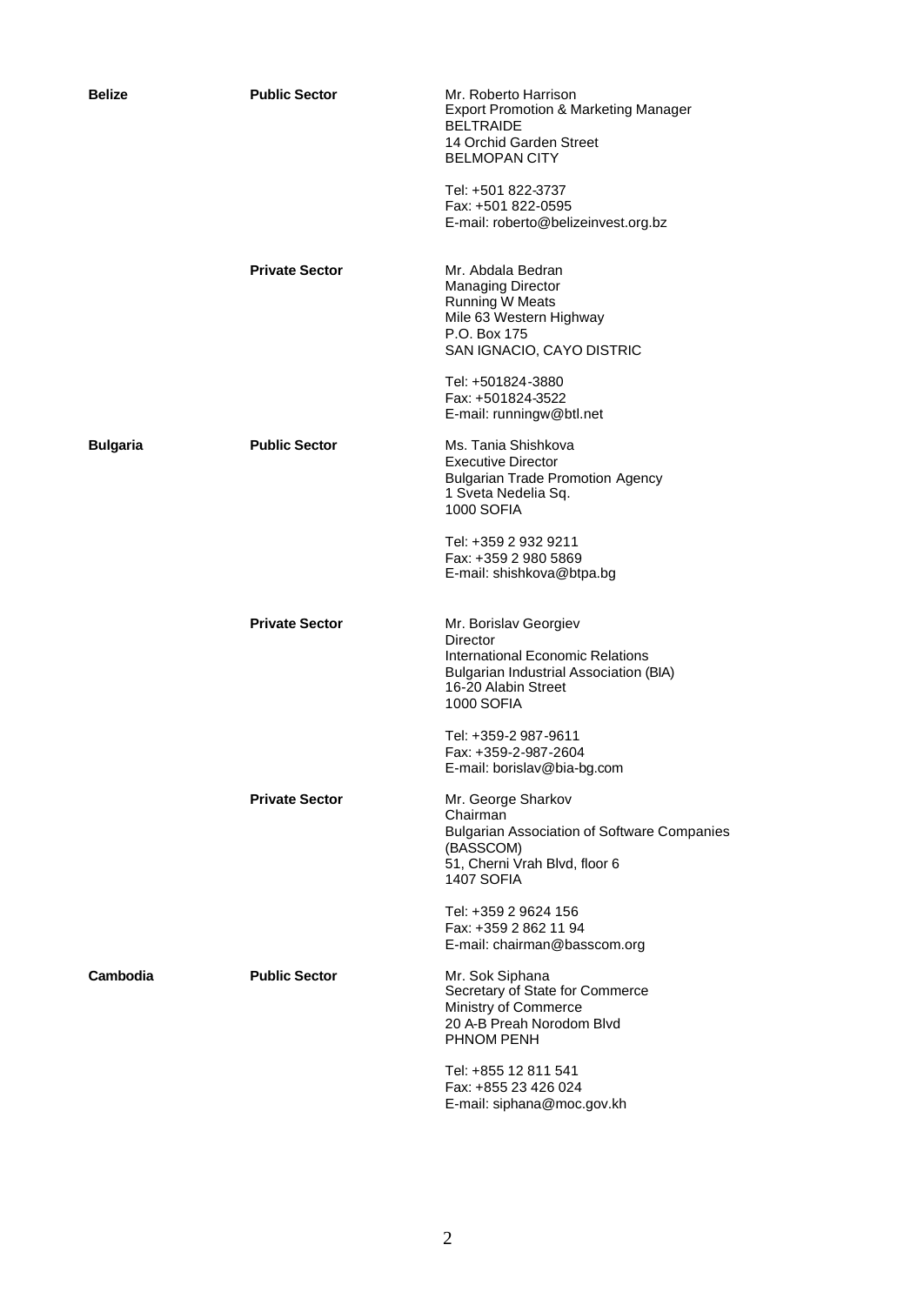| Cambodia      | <b>Public Sector</b>  | Mr. Suon Prasith<br>Deputy Bureau Chief<br>De Ministry of Commerce<br>20 A-B Preah Norodom Blvd<br>PHNOM PENH<br>Tel: +855 12 942 777<br>Fax: +855 23 210 728<br>E-mail: wtooffice@camnet.com.kh                           |
|---------------|-----------------------|----------------------------------------------------------------------------------------------------------------------------------------------------------------------------------------------------------------------------|
|               | <b>Private Sector</b> | Mr. Dao Cambodochine<br>Director<br><b>CLRDC</b><br>45 Street 355<br><b>Tuol Kork</b><br><b>PHNOM PENH</b>                                                                                                                 |
|               |                       | Tel: 855-12-35064<br>Fax: 855-23-882943<br>E-Mail: Dao Cambodochine <camdao@yahoo.com< td=""></camdao@yahoo.com<>                                                                                                          |
| China         | <b>Private Sector</b> | Mr. Ning Lin<br>Deputy Director General<br><b>Economic Information Department</b><br>China Council for the Promotion of International Trade<br>1, Fuxingmenwai Street<br><b>BEIJING 100860</b>                             |
|               |                       | Tel: +86-10-68013344-8611<br>Fax: +86-10-68023554<br>E-mail: linning@ccpit.org                                                                                                                                             |
|               | <b>Private Sector</b> | Mr. Jinzhen Wang<br>Deputy General<br><b>International Relations Department</b><br>China Council for the Promotion of International Trade<br>Tel: +86-10-68013344-8611<br>Fax: +86-10-68023554<br>E-mail: wangjz@ccpit.org |
|               | <b>Private Sector</b> | Ms. Li Yi<br>Project Manager<br>Department of International Relations<br>China Council for the Promotion of International Trade<br>Tel: +86-10-680 35255<br>Fax: +86-10-680 23554                                          |
|               |                       | E-mail: liyi@ccpit.org                                                                                                                                                                                                     |
| Côte d'Ivoire | <b>Public Sector</b>  | Mr. Jean-Baptiste Fofana<br>Special Advisor of the Prime Minister<br>Republic of Côte d'Ivoire<br>Private Sector and Economic Recovery                                                                                     |
|               |                       | Tel: +225 20 32 94 27 / 07 07 17 77<br>Fax: +225 20 32 94 25<br>E-mail: bgnogan@yahoo.fr                                                                                                                                   |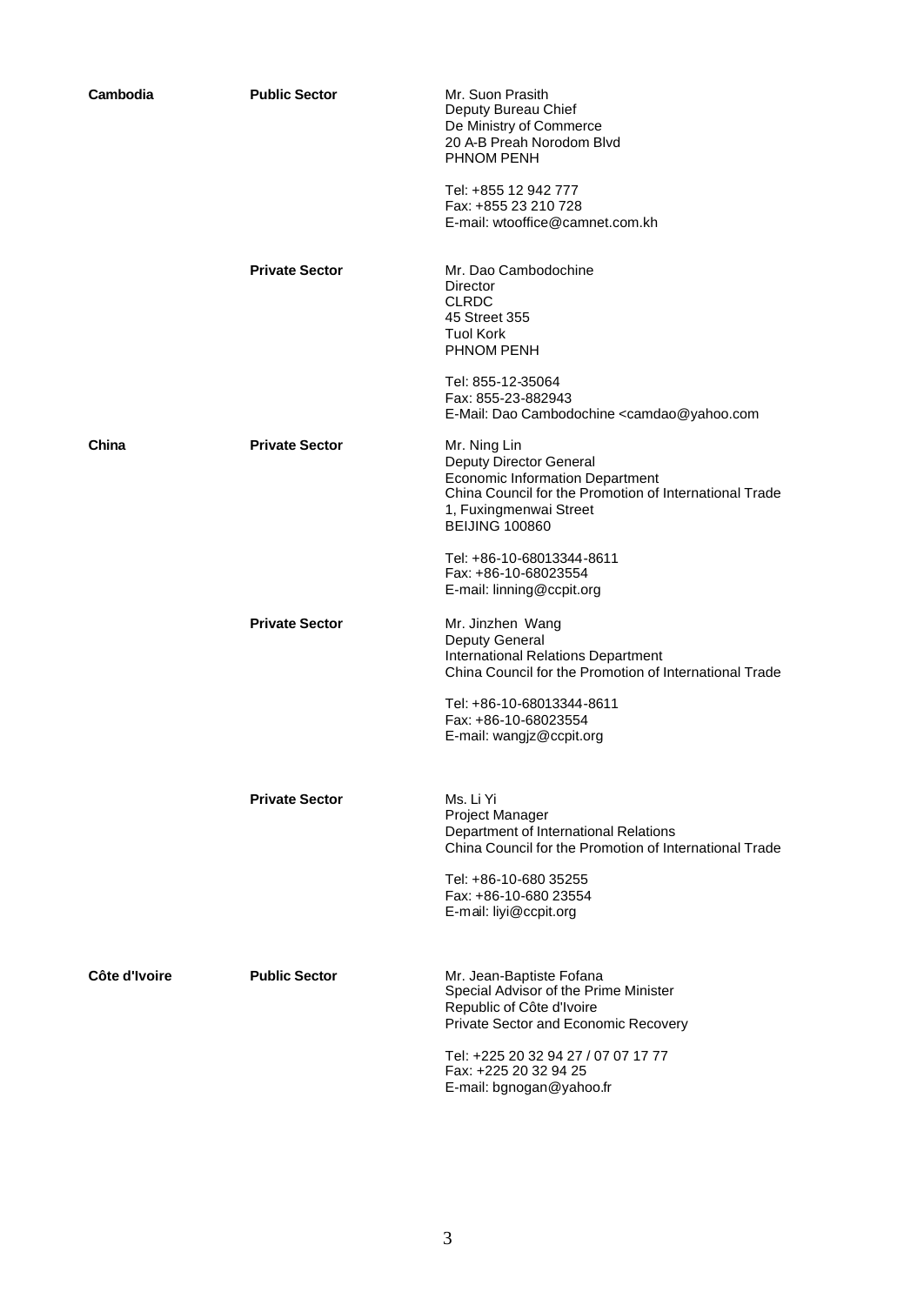| Côte d'Ivoire             | <b>Private Sector</b> | Mr. Guy M'Bengue<br><b>General Director</b><br><b>APEX-CI Coordinator AGOA</b><br>Association pour la Promotion des Exports<br>De Cote D'Ivoire APEX-CI<br>Immeuble CCIA, 3rd étage Plateau<br>ABIDJAN 01 BP 3485 |
|---------------------------|-----------------------|-------------------------------------------------------------------------------------------------------------------------------------------------------------------------------------------------------------------|
|                           |                       | Tel: +225 2021 5077/2033 3174;225 2031 5<br>Fax: +225 20 21 75 76<br>E-mail: mbengue@apexci.org                                                                                                                   |
|                           | <b>Private Sector</b> | Mr. Pierre-William Chaudron<br>Vice-President<br>Chamber of Commerce and Industry Côte dl'voire<br>ABIDJAN 04 BP 997                                                                                              |
|                           |                       | Tel: +2252032 2335<br>Fax: +225 2032 2344<br>E-mail: chaudron@afnet.net                                                                                                                                           |
| <b>Dominican Republic</b> | <b>Public Sector</b>  | Ms. Carmen Camejo<br><b>Promotion Director</b><br>Export and Investment Centre of the Dominican Republic<br>SANTO DOMINGO                                                                                         |
|                           |                       | E-mail: carmen.camejo@cei-rd.gov.do                                                                                                                                                                               |
|                           | <b>Private Sector</b> | Ms. Milagros J. Puello<br><b>Executive Director</b><br>Chamber of Commerce and Production of Santo Domingo<br>Arzobispo Nouel, #206<br><b>SANTO DOMINGO</b>                                                       |
|                           |                       | Tel: +809 685 2688<br>Fax: +809 685 2228<br>E-mail: mpuello@ccpsd.org.do                                                                                                                                          |
|                           | <b>Private Sector</b> | Mr. Jaime Moreno<br>Vice president<br>Icecreams Bon<br><b>SANTO DOMINGO</b>                                                                                                                                       |
| <b>Ecuador</b>            | <b>Public</b>         | Mr. Patricio Johnson<br>Secretary General<br>Production Ministerial Cabinet of the President<br><b>Presidential Palace</b><br>QUITO                                                                               |
|                           |                       | Fax: +593-2-2507329<br>E-mail: pjohnson@q.cfn.fin.ec                                                                                                                                                              |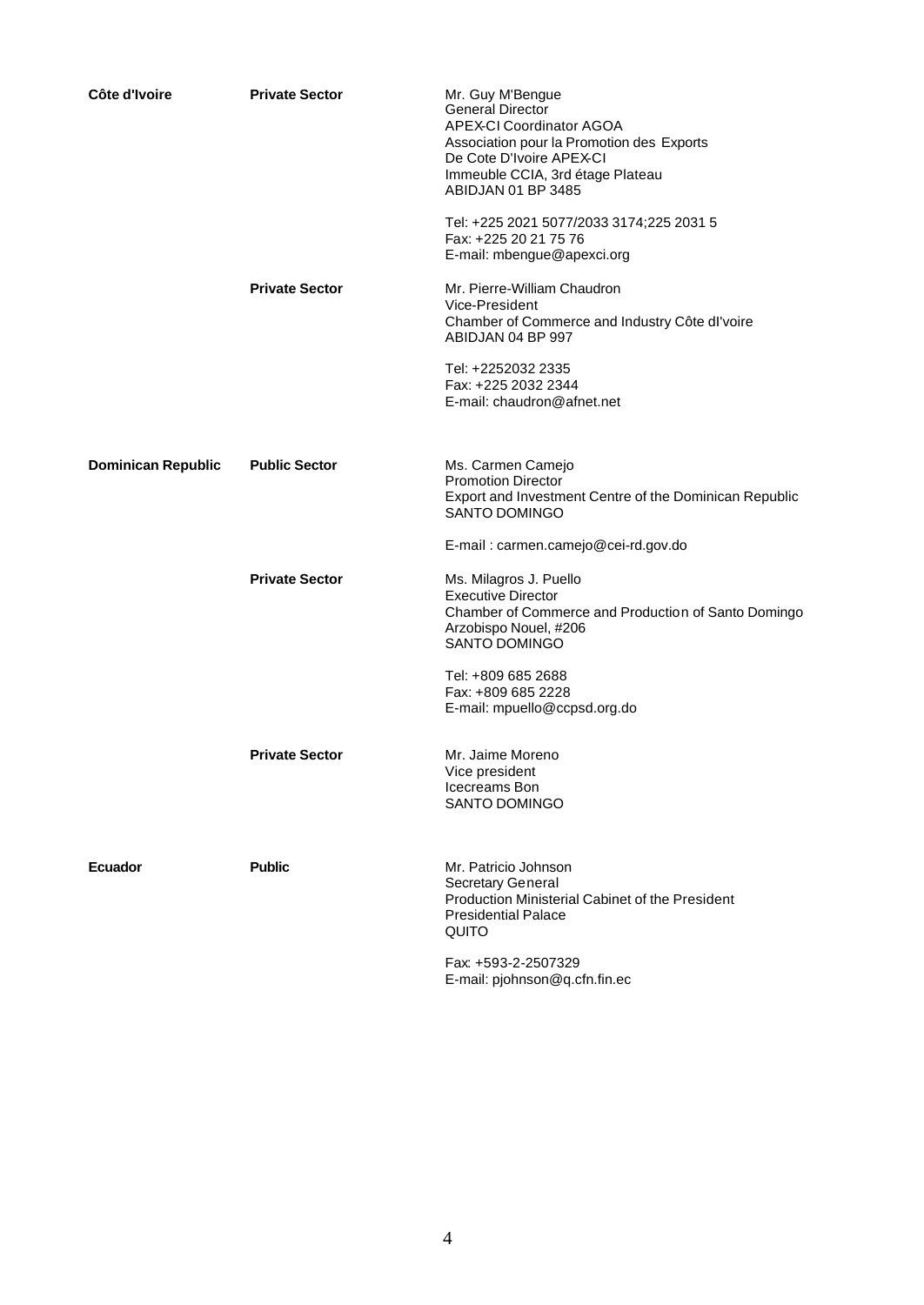| <b>Ecuador</b>     | <b>Private Sector</b> | José Carrión<br>President<br>Federation of Chamber of Tourism FENACAPTUR<br>QUITO<br>Fax: + 593-4-2516129<br>E-mail: josecarriony@corboulevard.com                                                                                                                                                                                                                              |
|--------------------|-----------------------|---------------------------------------------------------------------------------------------------------------------------------------------------------------------------------------------------------------------------------------------------------------------------------------------------------------------------------------------------------------------------------|
|                    | <b>Private Sector</b> | Mr. Ricardo Estrada Estrada<br><b>Executive President</b><br>Ecuadorian Organization the Corporation<br>for the Promotion of Export and Investment<br>Ave. Francisco de Orellana y<br>Miguel H. Alcivar Edif.Centro Empresarial<br>Las Camaras Torre de Oficina, 2do. Piso<br><b>GUAYAQUIL</b><br>Tel: +593 4 268 1550<br>Fax: +593-4-2681551<br>E-mail: restrada@corpei.org.ec |
|                    | <b>Private Sector</b> | Mr. Diego Mosquera<br>Strategic Advisor<br>Ecuadorian Organization for the Corporation<br>of the Promotion of Export and Investment<br>Ave. Francisco de Orellana y Miguel H. Alcivar<br>Edif.Centro Empresarial<br>Las Camaras Torre de Oficina, 2do. Piso<br><b>GUAYAQUIL</b><br>Tel: +593 4 268 1550<br>Fax: +593-2-2236472<br>E-mail: dmosquer@corpei.org.ec                |
| <b>EL Salvador</b> | <b>Public Sector</b>  | Ms. Sandra Morales de Duje<br>Deputy Director<br>International Markets & Foreign Network<br>EXPORT EL SALVADOR<br>Blvd. Santa Elena. Edificio. D'Cora 2a. Planta Antiguo Cuscatlán<br><b>SAN SALVADOR</b><br>Tel: +503-278-2285<br>Fax: +503-278-2216<br>E-mail: smorales@exporta.gob.sv                                                                                        |
|                    | <b>Private Sector</b> | Mr. Yuri Rodolfo Jenkins<br><b>Executive Secretary</b><br>Central American and the Caribbean Association<br>Of Consultants in International Trade<br>Calle del Caribe 36 Colonia Jardines e Guadalupe Antiguo Cuscatlán<br><b>LA LIBERTAD</b><br>Fax: +503 210 6649<br>E-mail: jenkins@navegante.com.sv                                                                         |
| Gambia             | <b>Public Sector</b>  | Ms. Ada Gaye<br><b>Deputy Permanent Secretary</b><br>Department of State for Trade<br>Industry and Employment (DOSTIE)<br>Independence Drive<br><b>BANJUL</b><br>Tel: +220-4201112<br>Fax: +220-4227756 / 4229220<br>E-mail: esl@qanet.gm                                                                                                                                       |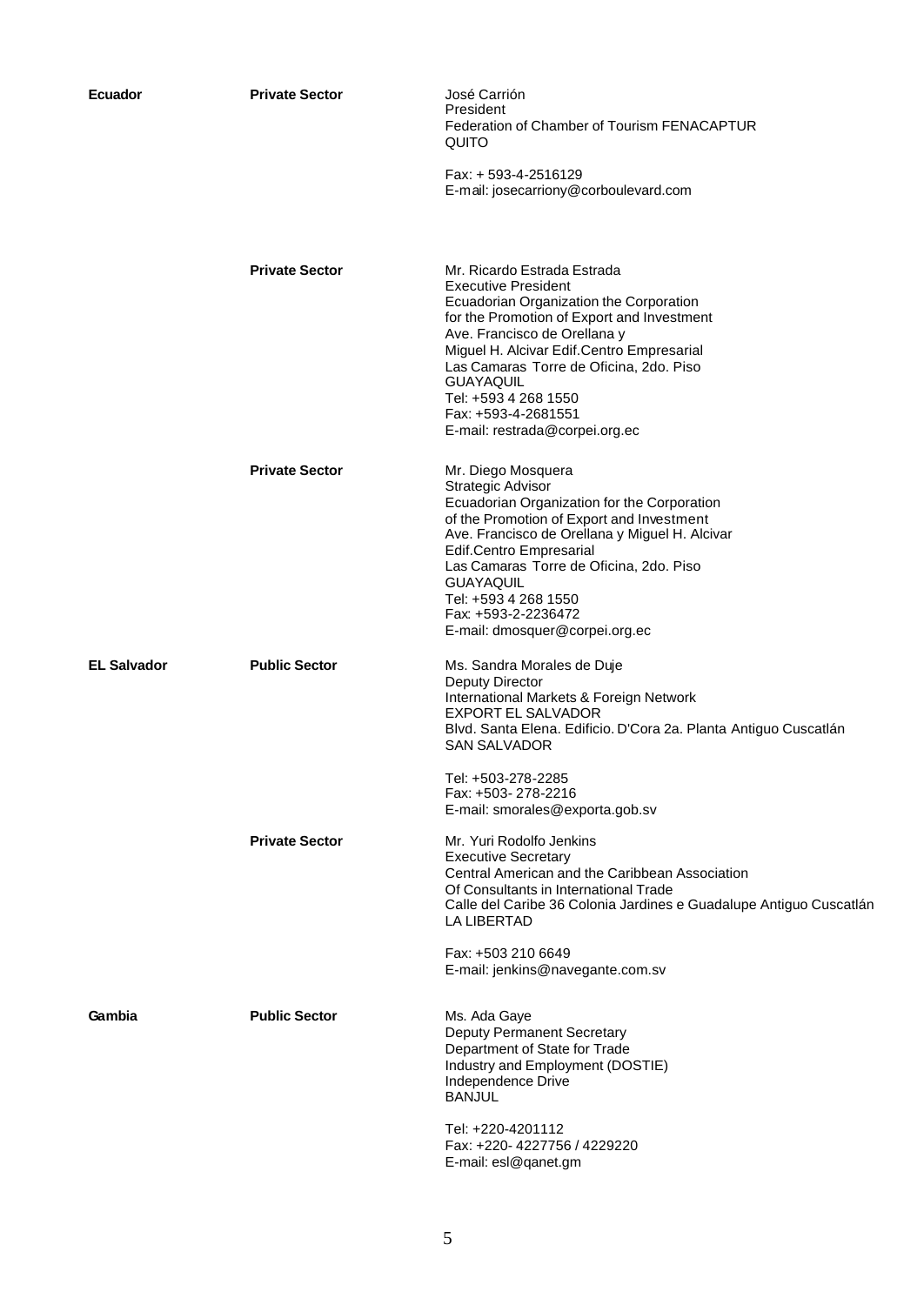| Gambia    | <b>Private Sector</b> | Mr. Adama Bah<br><b>Secretary General</b><br>Association of Small-Scale Enterprises in Tourism<br>PO Box 2164<br><b>SERREKUNDA</b><br>Tel: + 220 449 44 73<br>Fax: +220 449 44 74 |
|-----------|-----------------------|-----------------------------------------------------------------------------------------------------------------------------------------------------------------------------------|
|           |                       | E-mail: dama.bah@concern-universal.org                                                                                                                                            |
| Ghana     | <b>Public Sector</b>  | Mr. Edward Collins Boateng<br><b>Chief Executive Officer</b><br><b>Ghana Export Promotion Council</b><br>Republic House Tudu, Accra P.O. Box M. 146<br><b>ACCRA</b>               |
|           |                       | Tel: +233 21 228813/ 228830<br>Fax: +233 21 233725<br>E-mail: gepc@ighmail.com                                                                                                    |
|           | <b>Private Sector</b> | Mr. Osei Boeh-Ocansey<br><b>Director General</b><br>Private Enterprise Foundation-Ghana<br>#5, Legon Road, East Legon<br>P.O. Box CT, 1671<br><b>CANTONMENTS - ACCRA</b>          |
|           |                       | Tel: +233 21 515608-9<br>Fax: +233 21 515 600<br>E-mail: obocansey@pefghana.org                                                                                                   |
| Guatemala | <b>Public Sector</b>  | Ms. Claudia de Del Aguila<br>Adviser to the Minister<br>Ministry of Economy<br>15 av. 14-72 Zona 13<br>C.A. 0103 GUATEMALA                                                        |
|           |                       | Tel: + 502 2515056<br>E-mail: cdelaguila@mail.mineco.gob.gt                                                                                                                       |
|           | <b>Private Sector</b> | Ms. Fanny de Estrada<br><b>Executive Director</b><br>Agexpront<br>15 Avenida 14-72<br>$Z$ ona 13<br><b>GUATEMALA</b>                                                              |
|           |                       | Tel: +502 362 2002<br>Fax: +502 362 1996<br>E-mail: fanny.estrada@agexpront.org.gt                                                                                                |
| Jamaica   | <b>Public Sector</b>  | Ms. Patricia Francis<br>President<br>Jamaica Promotions Corporation<br><b>JAMPRO</b><br>Head Office, 18 Trafalgar Road<br>KINGSTON 10 W.1.                                        |
|           |                       | Tel: +876 978 7755<br>Fax: +876 946 0090<br>E-mail: pfrancis@jamprocorp.com                                                                                                       |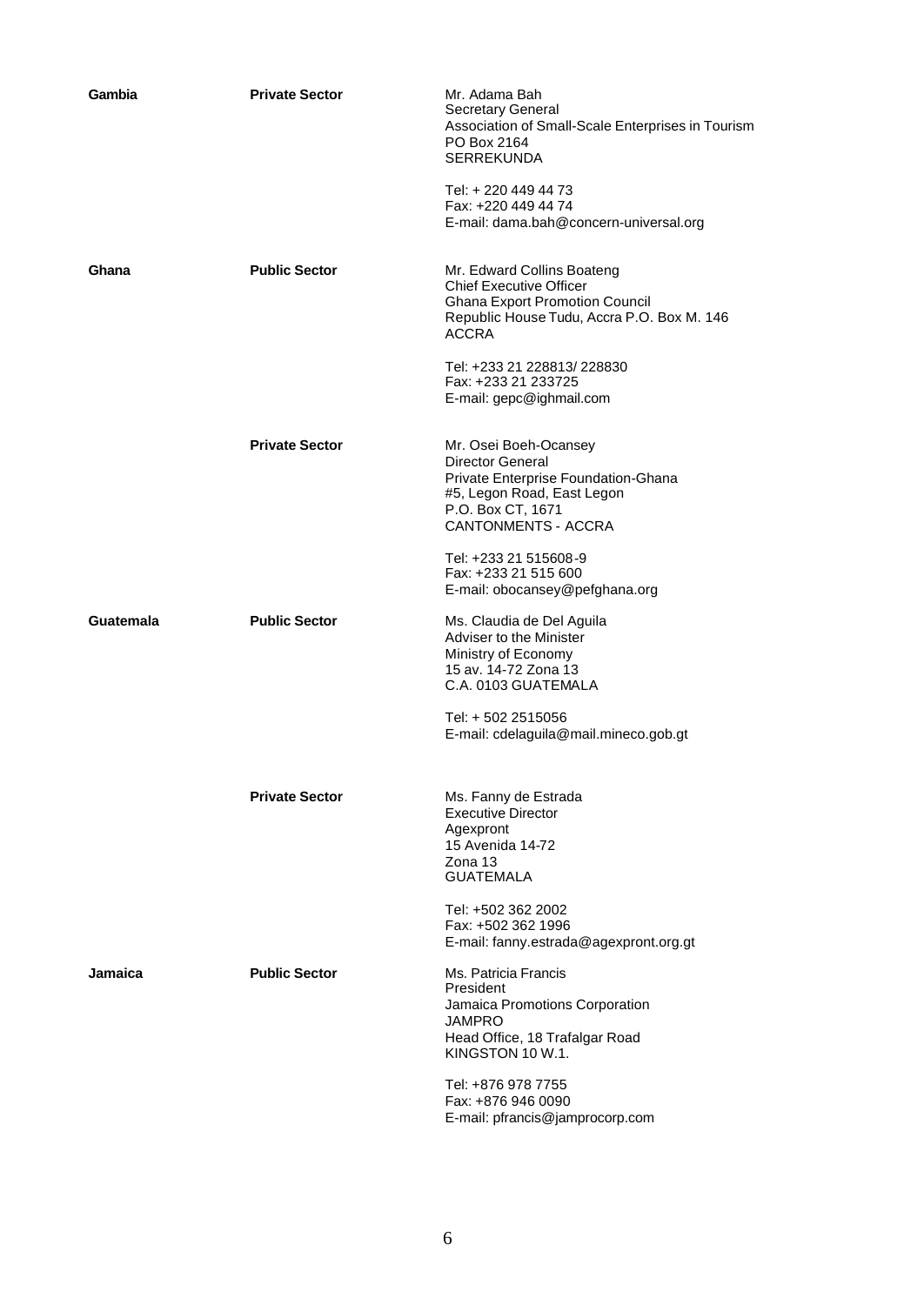| Jamaica           | <b>Public Sector</b>  | Ms. Veniece Pottinger<br><b>Executive Director</b><br><b>Services Sector Department</b><br>Jamaica Promotions Corporation (JAMPRO)<br>Head Office, 18 Trafalgar Road<br>KINGSTON 10 W.1.                           |
|-------------------|-----------------------|--------------------------------------------------------------------------------------------------------------------------------------------------------------------------------------------------------------------|
|                   |                       | Tel: +1 876 978 7755<br>Fax: +1 876 946 0090<br>E-mail: vpottinger@jamprocorp.com                                                                                                                                  |
|                   | <b>Private Sector</b> | Mrs. Beverley Morgan<br>Vice President<br>Jamaican Exporter's Association<br><b>KINGSTON</b>                                                                                                                       |
| Jordan            | <b>Public Sector</b>  | Mr. Salah Ghunaim (Dr.)<br><b>Acting Director General</b><br><b>JEDCO</b><br>Akrama Al-Karashi Street Shmeissani<br><b>AMMAN 11118</b><br>Tel: +9626 5603 507<br>Fax: +9626 5606 120<br>E-mail: salah@jedco.gov.jo |
|                   | <b>Private Sector</b> | Halim Fuad Abu Rahmeh<br><b>Chief Executive Officer</b><br>Jordan Exporters Association<br>Tel: +9626 568 5603<br>E-mail: halim@jordanexporters.org                                                                |
| <b>Kazakhstan</b> | <b>Public Sector</b>  | Mr. Imin Sabirov<br>Deputy Chairman<br>Trade Committee Ministry of Industry and Trade<br>Tel: +7 3272 509 739 /737<br>Fax: +7 (3172) 240916<br>E-mail: comtrade@list.ru                                            |
|                   | <b>Public Sector</b>  | Mr. Ruslan Assambayev<br>Consultant<br>Center of Marketing and Analytical Research CMAR<br>Ministry of Economy & Budget Planning<br>Tel: +73272 590690<br>Fax: +73272 719107<br>E-mail: assambayev@cmar.kz         |
| Kazakhstan        | <b>Private Sector</b> | Mr. Suleimanov Farit<br><b>Financial Controller</b><br>Demir Bank<br>E-mail: arits@demirbank.kz                                                                                                                    |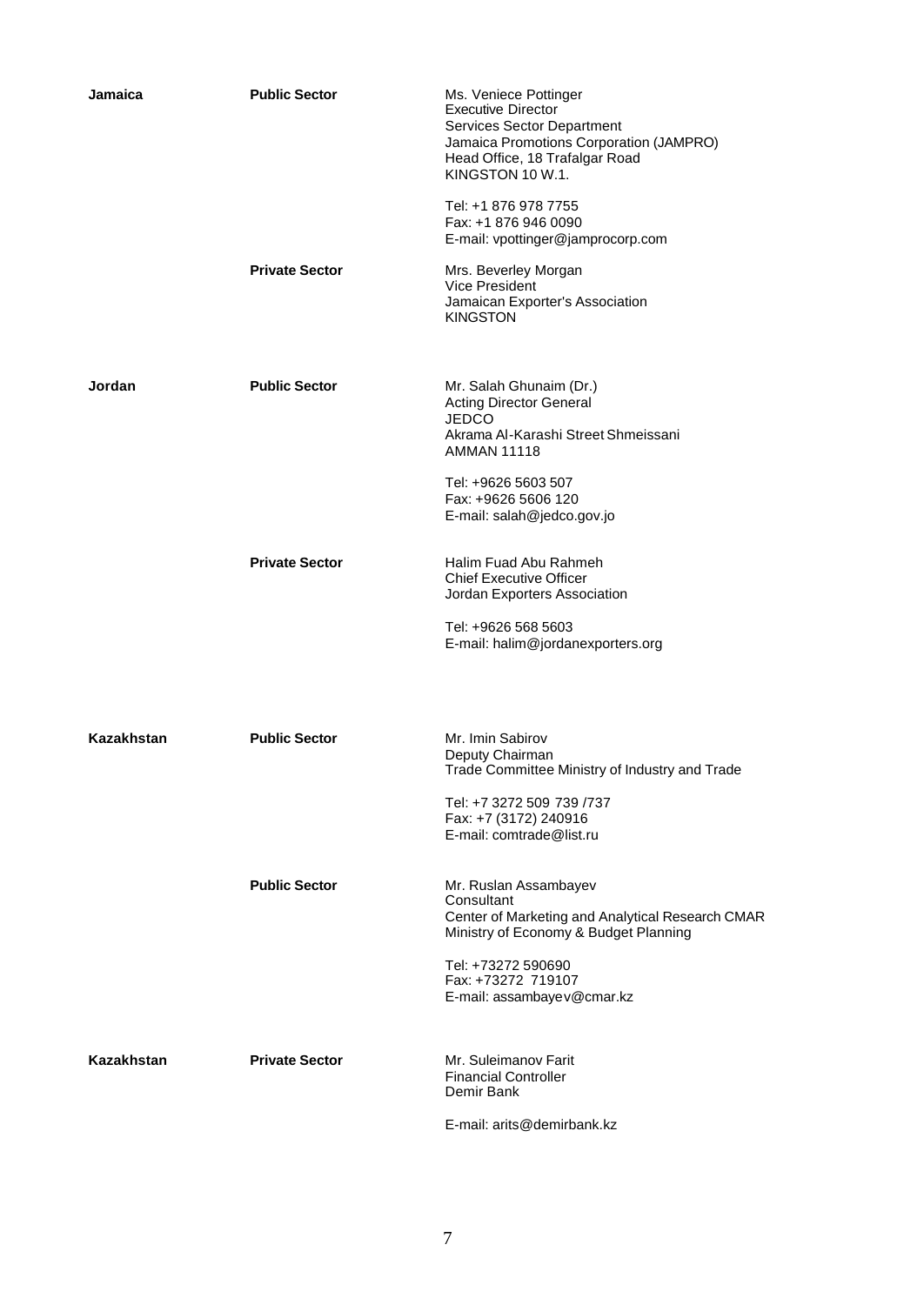| Kenya      | <b>Public Sector</b>  | Mr Matanda Wabuyele<br><b>Chief Executive Director</b><br>Kenya Export Promotion Council<br>Anniversary Towers, 1st&16th Floors University way<br>P.O. Box 40247<br><b>NAIROBI</b><br>Tel: +254 20 228 534-8<br>Fax: +254 20 228 539<br>E-mail: chiefexe@epc.or.ke |
|------------|-----------------------|--------------------------------------------------------------------------------------------------------------------------------------------------------------------------------------------------------------------------------------------------------------------|
|            | <b>Public Sector</b>  | Mr. Solomon K. Kuria<br><b>Deputy Director</b><br>Department of External Trade Ministry of Trade and Industry<br>P.O. Box 43137<br><b>NAIROBI</b>                                                                                                                  |
|            |                       | Tel: +254 25 37 92<br>Fax: +254 2 315011<br>E-mail: kextrade@africaonline.co.ke                                                                                                                                                                                    |
|            | <b>Private Sector</b> | Mr. Isaac Mburu Njoroge<br><b>Principal Consultant</b><br>AMC - ALMACO Management Consultants Ltd.<br>Harambee Avenue; Jeevan Bharati Hse 5th Floor<br>P.O. Box 57193, City Square<br><b>NAIROBI</b>                                                               |
|            |                       | Tel: +254-20 89 09 14<br>Fax: +254-20 8903 95<br>E-mail: njoroge@almaco.org                                                                                                                                                                                        |
| Kyrgyzstan | <b>Public Sector</b>  | Mr. Mukhtar Djumaliev<br>Ambassador<br>Permanent Representative<br>United Nations Office and WTO Kyrgyzstan Government<br>Rue Maunoir 26<br>1207 GENEVA                                                                                                            |
|            |                       | Tel: +41 22 707 92 20<br>Fax: +41 22 707 92 21<br>Email: kyrgyzmission@bluewin.ch                                                                                                                                                                                  |
|            | <b>Public Sector</b>  | Mr. Kubat Kanimetov<br>Head of the Economic Policy Department<br>Office of President of the Kyrgyz Republic<br>Room 429, Government House 205 Chui Pr.<br>720003 BISHKEK                                                                                           |
|            |                       | Tel: +996 312 66 5333<br>Fax: +996 312 66 42 94<br>E-mail: k.kanimetov@mail.gov.kg                                                                                                                                                                                 |
| Laos       | <b>Public Sector</b>  | Mr. Khenethong Sisouvong<br><b>Executive Director</b><br>Lao Trade Promotion Center<br>Ministry of Commerce<br>104/4-5 Khounboulom rd<br><b>VIENTIANE</b>                                                                                                          |
|            |                       | Tel: +85621216207<br>Fax: +856 21 24 19 13 / +85621213623<br>E-mail: laotpc@mail.com / laotpc@hotmail.com                                                                                                                                                          |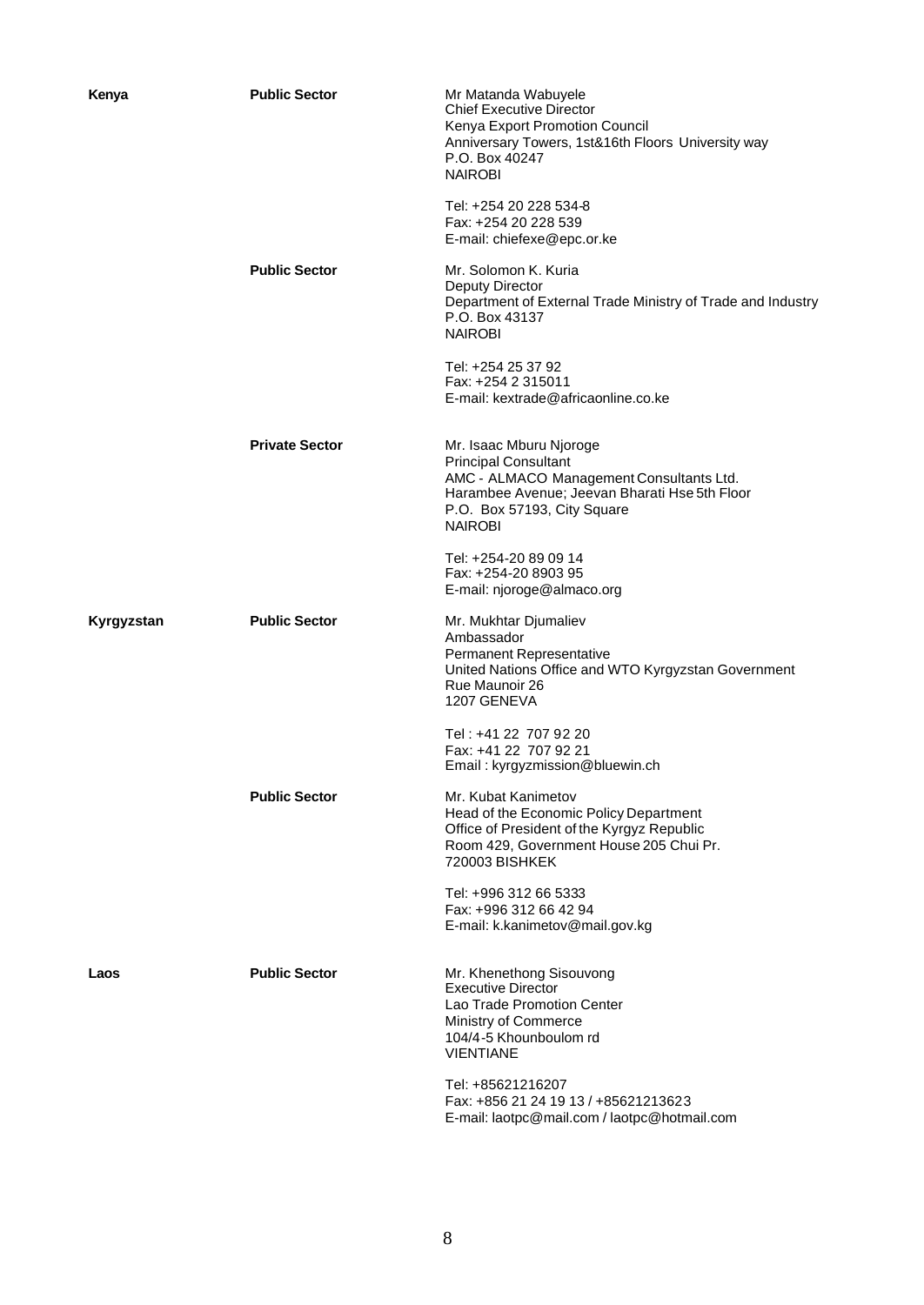| Laos    | <b>Public Sector</b>  | Mr. Syviengxay Oraboune<br><b>Research Officer</b><br>International Economic Research Division<br>Committee for Planning and Cooperation<br><b>VIENTIANE</b><br>Tel: +856-21-21-66-60<br>Fax: +856-21-21-66-60<br>E-mail: xaysan@hotmail.com |
|---------|-----------------------|----------------------------------------------------------------------------------------------------------------------------------------------------------------------------------------------------------------------------------------------|
|         | <b>Private Sector</b> | Mr. Xaybandith Rasphone<br><b>Chief Executive Officer</b><br>Champa Lao Consulting Co.<br><b>VIENTIANE</b><br>Tel: +856-21-41-29-40<br>Fax: +856-21-41-29-40                                                                                 |
|         |                       | E-mail: xaybandith@ChampaLao.com                                                                                                                                                                                                             |
| Lebanon | <b>Public Sector</b>  | Ms. Rafif Kobeissi Berro<br><b>Head Trade Information Center</b><br>Ministry of Economy & Trade<br>Director of Trade Point Beirut<br><b>BEIRUT</b>                                                                                           |
|         |                       | Tel: +961 1743929<br>Fax: +961 1746314<br>E-mail: rberro@economy.gov.lb                                                                                                                                                                      |
|         | <b>Private Sector</b> | Mr. Ghassan Boulbol<br>Member of the Board of Directors<br>Chairman of Industry Comitte at Chamber<br>of Commerce, Industry and Agriculture<br><b>BEIRUT</b>                                                                                 |
| Malawi  | <b>Public Sector</b>  | Mr. Gershom Jere<br>Director of Planning<br>Ministry of Commerce and Industry<br><b>Malawi Government</b><br>Gemini House Capital City<br>P.O. Box 30366<br>LILINGWE 3                                                                       |
|         |                       | Tel: +265 177 2289<br>Fax: +265 177 0680<br>E-mail: minci@malawi.net                                                                                                                                                                         |
|         | <b>Private Sector</b> | Mr. Chancellor Kaferapanjira<br><b>Chief Executive</b><br>Malawi Confederation of Chambers, Commerce & Industry<br>Trade Fair Gorunds<br>P.O. Box 258<br><b>BLANTYRE</b>                                                                     |
|         |                       | Tel: + 265 1 671 988/913<br>Fax: +265 1 671 147<br>E-mail: ckaferapanjira@mccci.org                                                                                                                                                          |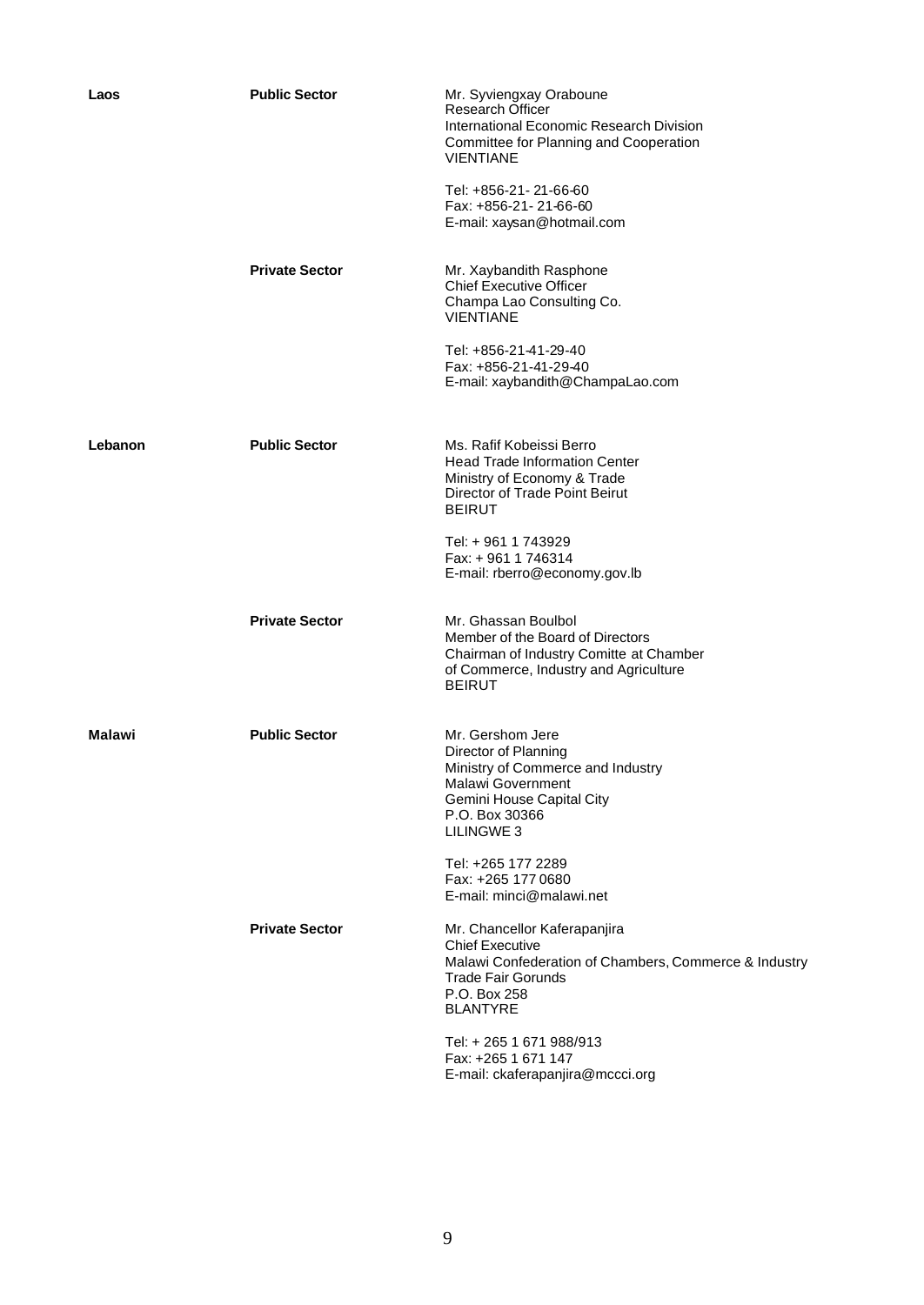| Mali           | <b>Public Sector</b>  | Mr. Adama Sy<br><b>Chief Institutional Relations Division</b><br>National Centre for Investment Promotion<br><b>BAMAKO</b><br>Tel: +223 229 22 79<br>Fax: +223 229 80 85<br>E-mail: asyomar@ yahoo.fr                                          |
|----------------|-----------------------|------------------------------------------------------------------------------------------------------------------------------------------------------------------------------------------------------------------------------------------------|
|                | <b>Private Sector</b> | Mr. Mamadou Konate<br>Special advisor<br>Chamber of Commerce and Industry of Mali - CCIM<br>Djelibougou, Rue 292, porte 140<br><b>BAMAKO</b><br>Tel: +223 223 6879<br>E-mail: moderateur@afribone.net.ml                                       |
|                |                       |                                                                                                                                                                                                                                                |
| <b>Morocco</b> | <b>Public Sector</b>  | Mr. Mounir Bensaid<br><b>Managing Director</b><br>Moroccan Centre for Export Promotion (CMPE)<br>23, rue Bnou Majed El Bahar<br>CASABLANCA                                                                                                     |
|                |                       | Tel: + 212 2 302210<br>Fax: +212 2 301793<br>E-mail: cmpe@cmpe.org.ma                                                                                                                                                                          |
|                | <b>Private Sector</b> | Mr. Karim Berrada<br><b>Vice President</b><br>The Moroccan Association of Exporters (ASMEX)<br>36 B, Bd d'Anfa - Résidence ANAFE 214 éme étage<br><b>CASABLANCA</b><br>Tel: +212 2 26 1033<br>Fax: +212-22 48 41 91<br>E-mail: asmex@asmex.org |
| Nigeria        | <b>Private Sector</b> | Mr. Femi Boyede<br><b>Chief Executive</b><br>Koinonia Ventures Ltd.<br>Wing 'C' Entrance 'D' Elephant Cement House Central Business District<br>POB4153<br>ALAUSA, IKEJA                                                                       |
|                |                       | Tel: +234 1 5557 621<br>Fax: +234 1 4936814<br>E-mail: femiboyede@hyperia.com                                                                                                                                                                  |
|                | <b>Private Sector</b> | Mr. Chinyemike Torti<br>Publisher, Editor-in-Chief<br><b>Export Gazette Magazine</b><br>3 Ilorin Street Aguda-Surulere 54755 Falomo-Ikoyi<br><b>LAGOS</b>                                                                                      |
|                |                       | Tel: +234 80 3311 6383<br>Fax: +234 84 239 402<br>E-mail: exportgazette@yahoo.com                                                                                                                                                              |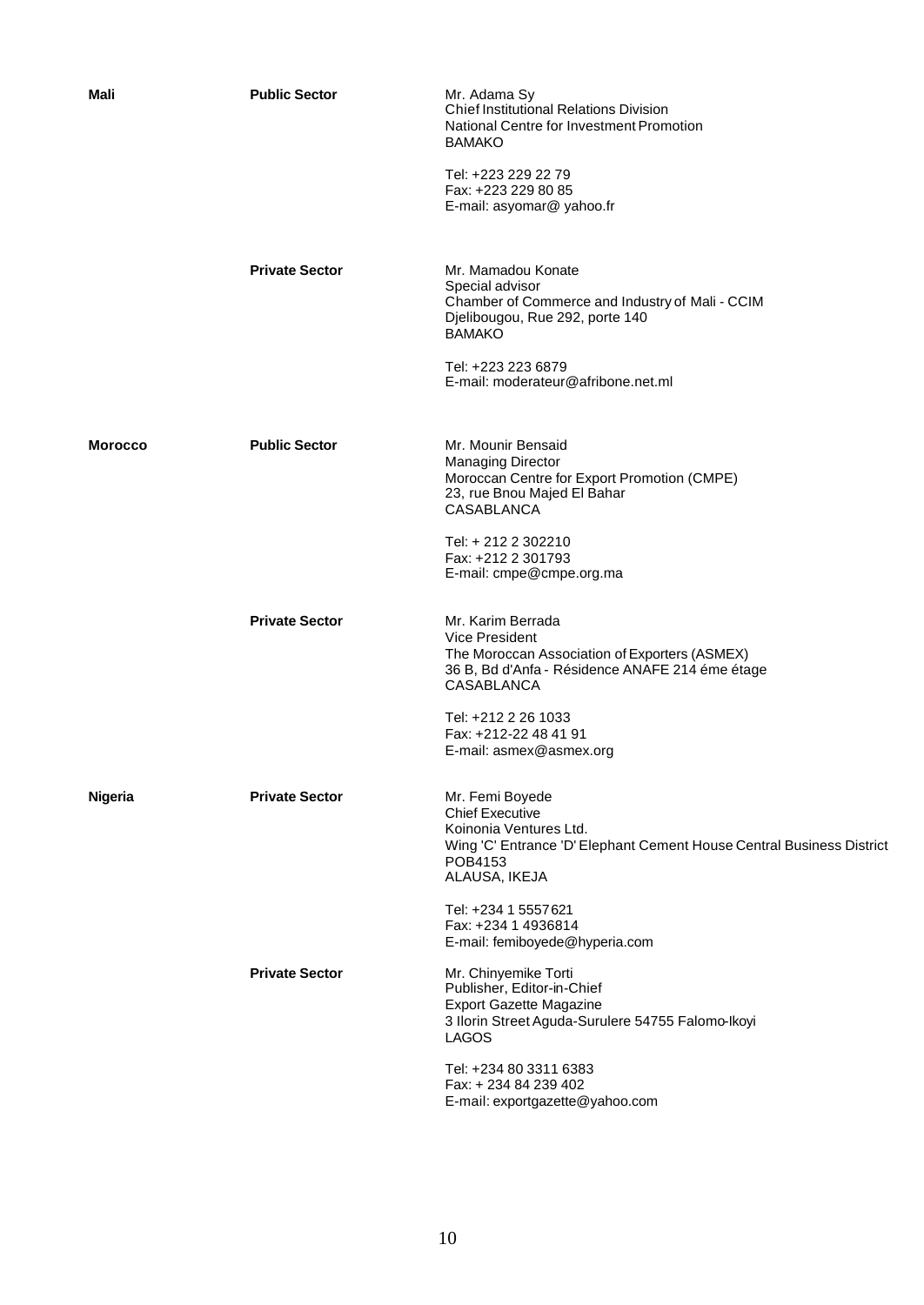| Pakistan                                | <b>Private Sector</b> | Mr. Wajid Jawad<br>Chairman<br>Associated Garments Industry Pakistan Private Ltd.<br>Plot No. 4C 3-A Nazimabad<br><b>KARACHI</b><br>Tel: +9221 6682580; +9221 668 9873<br>Fax: +92-21 6688822, 6689876<br>E-mail: wajidjawad@hotmail.com                  |
|-----------------------------------------|-----------------------|-----------------------------------------------------------------------------------------------------------------------------------------------------------------------------------------------------------------------------------------------------------|
|                                         | <b>Private Sector</b> | Mr. Abdul Aziz Memon<br>Chairman<br>Kings Group<br>91 Shahrah-e-Iran Clifton<br>KARACHI 75600<br>Tel: +9221 5867771 (6 Lines)<br>Fax: +9221 5870 468<br>E-mail: kingtex@khi.compol.com                                                                    |
| Palestine,<br><b>Occupied Territory</b> | <b>Public Sector</b>  | Mr. Saeb Bamya<br>Assistant Undersecretary<br>Ministry of National Economy<br>RAMALLAH<br>E-mail: hr@paltrade.org                                                                                                                                         |
|                                         | <b>Private Sector</b> | Mr. Saad El-Khatib<br>Director<br><b>Trade Policies Department</b><br><b>Palestinian Trade Centre</b><br>Natanleh Towers Bldg.<br>5th floor, Al-Bireh<br>P.O. Box 883<br>RAMALLAH<br>Tel: +970 2 2408383<br>Fax: +970 22408370<br>E-mail: hr@paltrade.org |
|                                         | <b>Private Sector</b> | Mr. Samir Hulileh<br>Chairman<br>Palestinian Trade Centre<br>Natanleh Towers Bldg.<br>5th floor, Al-Bireh<br>P.O. Box 883<br><b>RAMALLAH</b><br>Tel: +970 2 2408383<br>Fax: +970 22408370<br>E-mail: hr@paltrade.org                                      |
| Peru                                    | <b>Public Sector</b>  | Mr. Juan Carlos Mathews<br><b>National Director</b><br>Foreign Trade Development<br>Ministry of Foreign Trade and Tourism<br>Calle Uno Nº 050 - Urb. Córpac<br>SAN ISIDRO - LIMA                                                                          |
|                                         |                       | Tel: +51-1-2243259 / 4753828<br>Fax: +511 2243 352<br>E-mail: jmathews@mincetur.gob.pe                                                                                                                                                                    |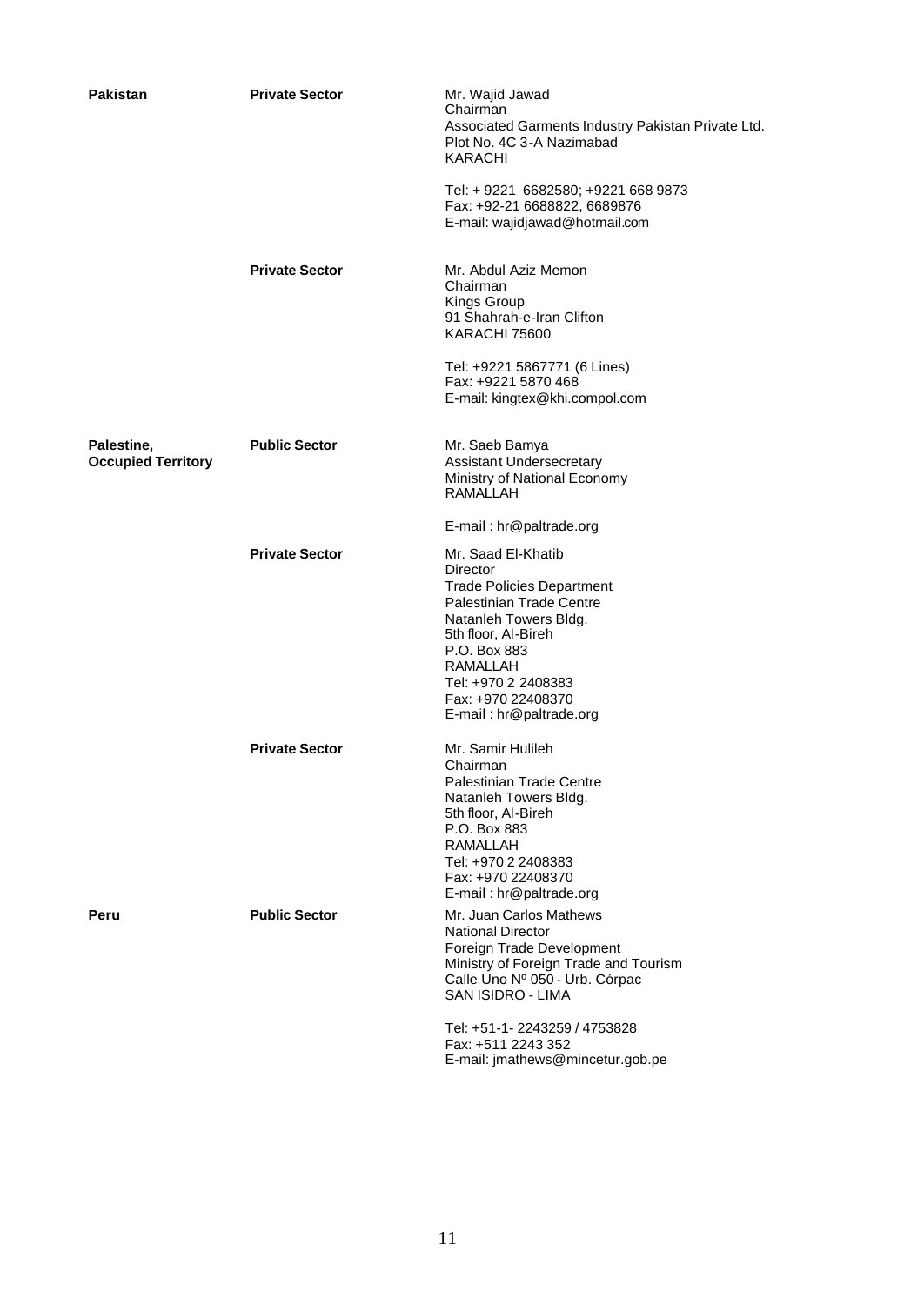| Peru               | <b>Private Sector</b> | Mr. Carlos Vargas<br>President / Director<br>Peruvian Association of Port Operators<br>LIMA                                                                                                         |
|--------------------|-----------------------|-----------------------------------------------------------------------------------------------------------------------------------------------------------------------------------------------------|
| Peru               | <b>Private Sector</b> | Mr. Roberto Vasquez de Velasco<br><b>Executive Director</b><br><b>PROMPEX</b><br>Republica de Panama 3647<br>LIMA                                                                                   |
|                    |                       | Tel: +51 (1) 222-1222<br>Fax: +51 (1) 221-5533<br>E-mail: sae@prompex.gob.pe                                                                                                                        |
| <b>Philippines</b> | <b>Public Sector</b>  | Mr. Serafin N. Juliano<br><b>Executive Director</b><br>Garments and Textile Export Board<br>Department of Trade and Industry<br>902 Tower 2, RCBC Plaza Ayala Av. Cor Buendia<br><b>MAKATI CITY</b> |
|                    |                       | Tel: +632 844 9035<br>Fax: +632 844 9037<br>E-mail: ebsantiago@seipi.org.ph                                                                                                                         |
|                    | <b>Private Sector</b> | Mr. Ernesto Santiago<br><b>Executive Director</b><br>Semi-conductors and Electronics Industry of the Philippines Inc<br>902 Tower 2, RCBC Plaza Ayala Av. cor Buendia<br><b>MAKATI CITY</b>         |
|                    |                       | Tel: +632 844 9035<br>Fax: +632 844 9037<br>E-mail: ebsantiago@seipi.org.ph                                                                                                                         |
|                    | <b>Private Sector</b> | Mr. Renato Pleno<br>Director<br>Philippine Exporter's Confederation of the Philippines Inc<br>ITC Complex, Roxas Boulevard cor Sen. Gil Puyat Avenue<br>PASAY CITY                                  |
|                    |                       | Tel: +632 831 0282<br>Fax: +632 8310231<br>E-mail: rhett_pleno@hotmail.com                                                                                                                          |
| Romania            | <b>Public Sector</b>  | Mr. Costin Lianu<br><b>General Director Export Promotion Division</b><br>Department for Foreign Trade Government of Romania<br>16 ion Campineanu Str<br>R- BUCHAREST 1                              |
|                    |                       | Tel: +40 21 3151 110; +40 72 2521 967<br>Fax: +40 21 4010 598<br>E-mail: costin.lianu@dce.gov.ro                                                                                                    |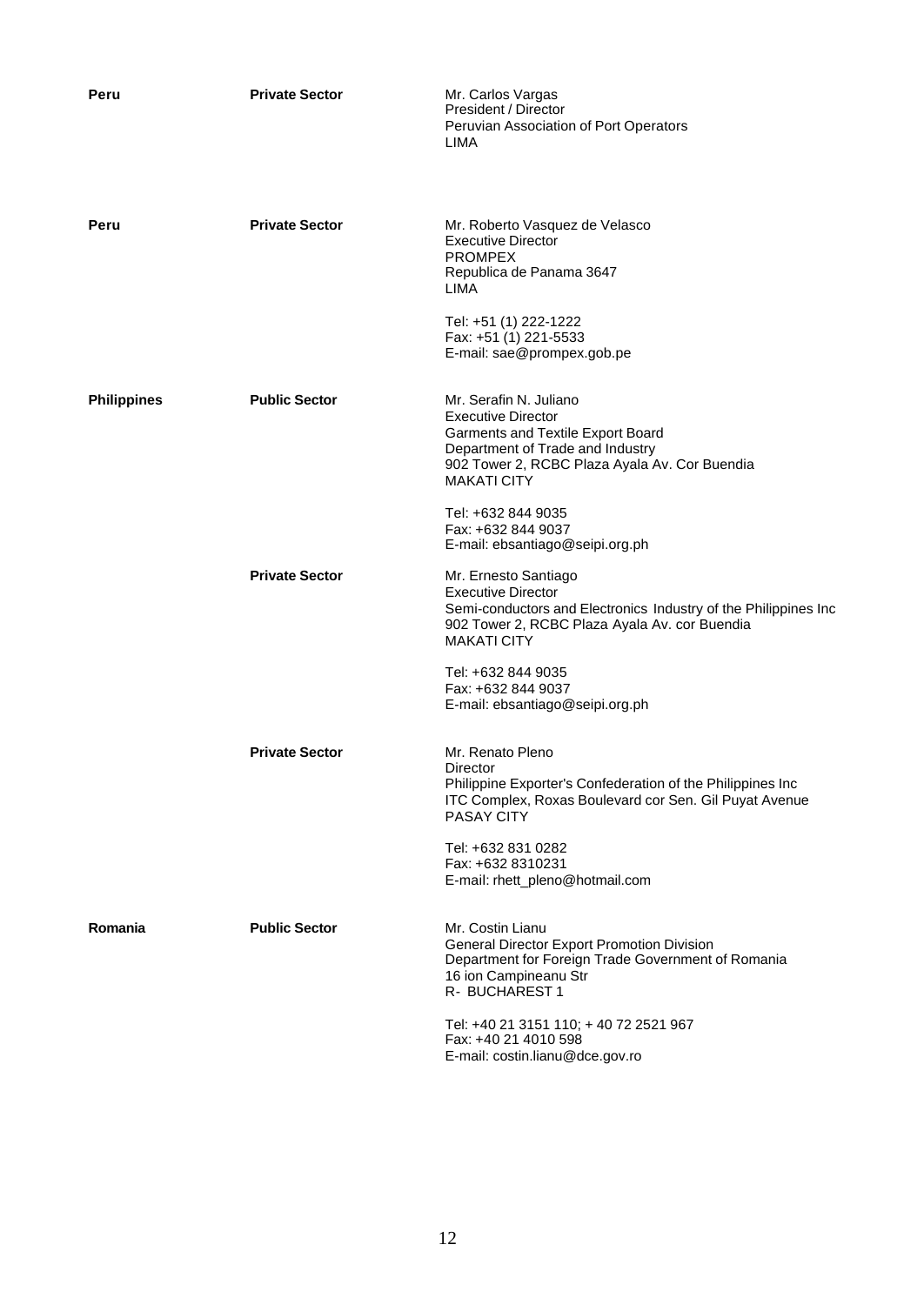| Romania            | <b>Private Sector</b> | Mrs. Maria Grapini<br>President<br>FEPAIUS(Romanian Fed Textile Ind.)& PASMATEX Group of<br>Companies<br><b>BUCHAREST</b><br>Tel: +40 256 490 227<br>Fax: +40 256 490226<br>E-mail: grapini@pasmatex.ro |
|--------------------|-----------------------|---------------------------------------------------------------------------------------------------------------------------------------------------------------------------------------------------------|
| Romania            | <b>Private Sector</b> | Mr. Florin Talpes<br>President<br>ANIS(National Associ. Software Ind)<br>&SOFTWIN (export of software)<br><b>BUCHAREST</b>                                                                              |
|                    |                       | E-mail: ftalpes@softwin.ro                                                                                                                                                                              |
| Russia             | <b>Public Sector</b>  | Mr. Argo Avakov<br>Manager<br>Moscow Export Support System Project<br><b>Moscow City Government</b><br><b>MOSCOW</b>                                                                                    |
|                    |                       | E-mail: argo.avakov@mail.ru                                                                                                                                                                             |
|                    | <b>Public Sector</b>  | Mr. Peter Firago<br>Second Secretary<br>Department Economic Cooperation<br>Ministry of Foreign Affairs<br><b>MOSCOW</b>                                                                                 |
|                    |                       | E-mail: ruswtno@bluewin.ch                                                                                                                                                                              |
|                    | <b>Private Sector</b> | Mr. Georgy G. Petrov<br>Vice-president<br>Chamber of Commerce and Industry<br>of the Russian Federation<br>St. Ilyinka, 6<br><b>MOSCOW 109012</b>                                                       |
|                    |                       | Tel: +7095 929 0019<br>Fax: +7095 929 02 70<br>E-mail: dios-inform@tpprf.ru                                                                                                                             |
| <b>Saint Lucia</b> | <b>Public Sector</b>  | Mr. Titus Preville<br>Director<br>Ministry of Commerce, Investment and Consumer Affairs<br>Heraldine Rock Building, 4th Floor The Waterfront,<br><b>CASTRIES</b>                                        |
|                    |                       | Tel: + 1 758 468-4233<br>Fax: +1 758 453 - 7347<br>E-mail: TPREVILLE@goslwebserver.GOSL.GOV.LC                                                                                                          |
|                    | <b>Private Sector</b> | Mr. Brian Louisy<br><b>Executive Director</b><br>Saint Lucia Chamber of Commerce, Industry and Agriculture<br>P O Box 482 Vide Boutielle<br><b>CASTRIES</b>                                             |
|                    |                       | Tel: +1-758-452-3165<br>Fax: +1-758-453-6907<br>E-mail: info@stluciachamber.org                                                                                                                         |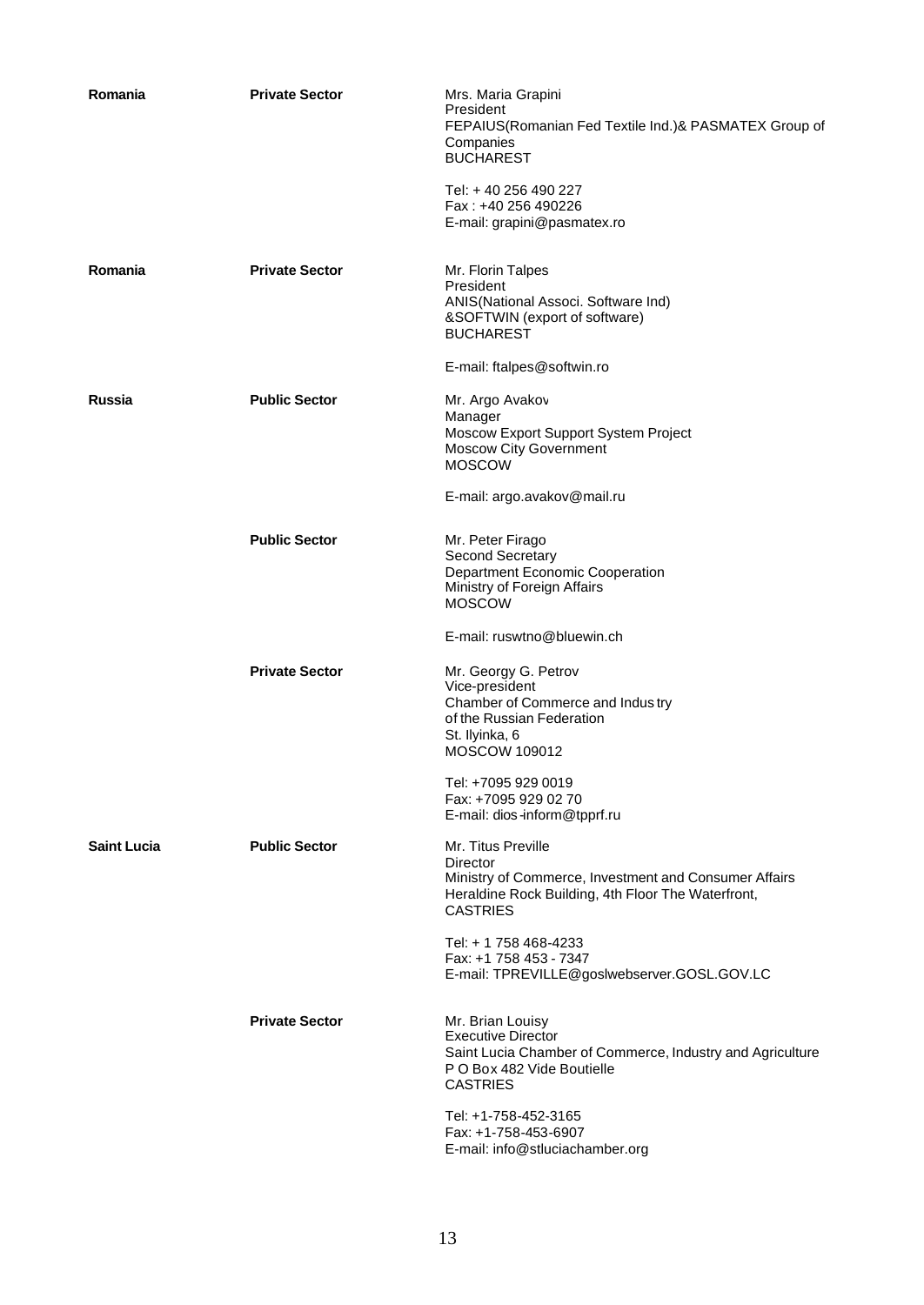| <b>Saint Lucia</b>                         | <b>Private Sector</b> | Ms. Jacqueline Emmanuel-Albertinie<br>Coordinator, Consultant<br><b>Emmanuel Financial Consultants Ltd</b><br>P.O. Box MA 87<br><b>CASTRIES</b><br>Tel: + 1 758 452 7373<br>E-mail: efc@candw.lc                                                |
|--------------------------------------------|-----------------------|-------------------------------------------------------------------------------------------------------------------------------------------------------------------------------------------------------------------------------------------------|
| <b>Saint Vincent and</b><br>the Grenadines | <b>Public Sector</b>  | Mr. Nathaniel Williams<br>Director of trade<br><b>KINGSTOWN</b><br>Tel: + 1 784 456 2442<br>Fax: + 1 784 456 2610<br>E-mail: mtrade@trad.caribsurf.com                                                                                          |
|                                            | <b>Private Sector</b> | Mr. Julian Ferdinand<br><b>General Manager</b><br>East Caribbean Group of Companies<br>Campden Park Bay<br>P O Box 612<br><b>KINGSTOWN</b><br>Tel: + 1 784 457 1918<br>Fax: + 1 784 457 1090                                                    |
| <b>South Africa</b>                        | <b>Public Sector</b>  | E-mail: ecfl@vincysurf.com<br>Mr. Riaan Le Roux<br>Director of Export in Development<br>Trade and Investment South Africa TISA<br>P.O. Box 902<br><b>GROENKLOOF</b><br>Tel: +27-12-428-7661<br>Fax: +27-12-428-7661<br>E-mail: riaan@isa.org.za |
|                                            | <b>Private Sector</b> | Mr. Oliver Damm<br>Chairman<br>South African Stainless Steel Development Association (SASSDA)<br>E-mail: odamm@sassda.co.za                                                                                                                     |
| <b>Swaziland</b>                           | <b>Public Sector</b>  | Mr. Sandile Pato<br>Director International Trade Department<br>Ministry of Foreign Affairs & Trade<br>P O Box 518<br><b>MBABANE</b><br>Tel: +268 4045180<br>Fax: +268 404 3833<br>E-mail: itd@realnet.co.sz                                     |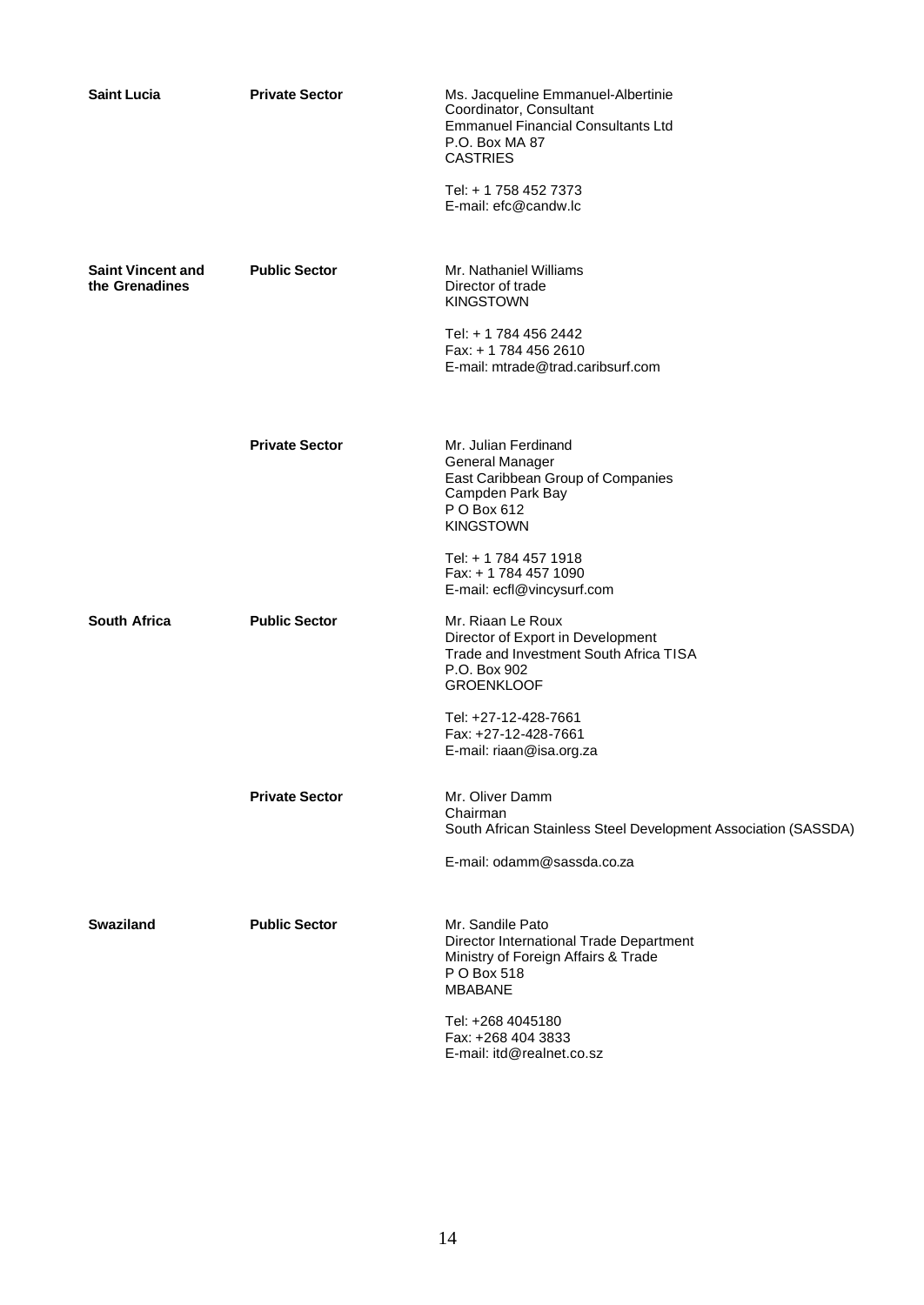| <b>Swaziland</b> | <b>Private Sector</b> | Ms. Treasure Maphanga<br><b>Chief Executive Officer</b><br>Federation of Swaziland Employers &<br><b>Chamber of Commerce</b><br>Emafini Business Centre, Malagwane Hill, P.O. Box 72<br><b>MBABANE</b> |
|------------------|-----------------------|--------------------------------------------------------------------------------------------------------------------------------------------------------------------------------------------------------|
|                  |                       | Tel: +268 404 0768/268 404 1374<br>Fax: +268 404 5442<br>E-mail: fse@realnet.co.sz                                                                                                                     |
| Tanzania         | <b>Public Sector</b>  | Mr. Samuel Billy Mvingira<br>Head of Export<br>Finance and Trade Facilitation Department<br>Mwalimu J. K. Nyerere Trade Fair Grounds<br>Kilwa Road 5402<br>DAR ES SALAAM                               |
|                  |                       | Tel: +255 741 268541<br>Fax: +255 22 211 2752<br>E-mail: betis@intafrica.com                                                                                                                           |
|                  | <b>Private Sector</b> | Ms. Christine Kilindu<br><b>Chief Executive</b><br>Confederation of Tanzanian Industries<br>P.O.Box 71783<br>DAR ES SALAAM                                                                             |
|                  |                       | Tel: +255 22 2114954<br>Fax: +25522 2115414<br>E-mail: cti@cti.co.tz                                                                                                                                   |
| Tanzania         | <b>Private Sector</b> | Mr. Azim S. Mawji<br>Director<br>Afro Leather Industries Ltd<br>P.O. Box 1414<br>DAR ES SALAAM                                                                                                         |
|                  |                       | Tel: +255 2110 786/5<br>Fax: +255 22 2113 322<br>E-mail: afrotz@hotmail.com                                                                                                                            |
| <b>Thailand</b>  | <b>Public Sector</b>  | Mrs. Chantra Purnariksha<br><b>Director General</b><br>Department of Export Promotion Ministry of Commerce<br><b>BANGKOK</b>                                                                           |
|                  |                       | Tel: +662 513 9082<br>Fax: +662 547 5751<br>E-mail: chantra@depthai.go.th                                                                                                                              |
|                  | <b>Public Sector</b>  | Mrs. Sukanya Siripitpichate<br><b>Executive Director</b><br>Office of Export Planning<br>Department of Export Promotion Ministry of Commerce<br><b>BANGKOK</b>                                         |
|                  |                       | Tel: +662 507 7810<br>Fax: +662 547 5666-7<br>E-mail: sukanyas@depthai.go.th                                                                                                                           |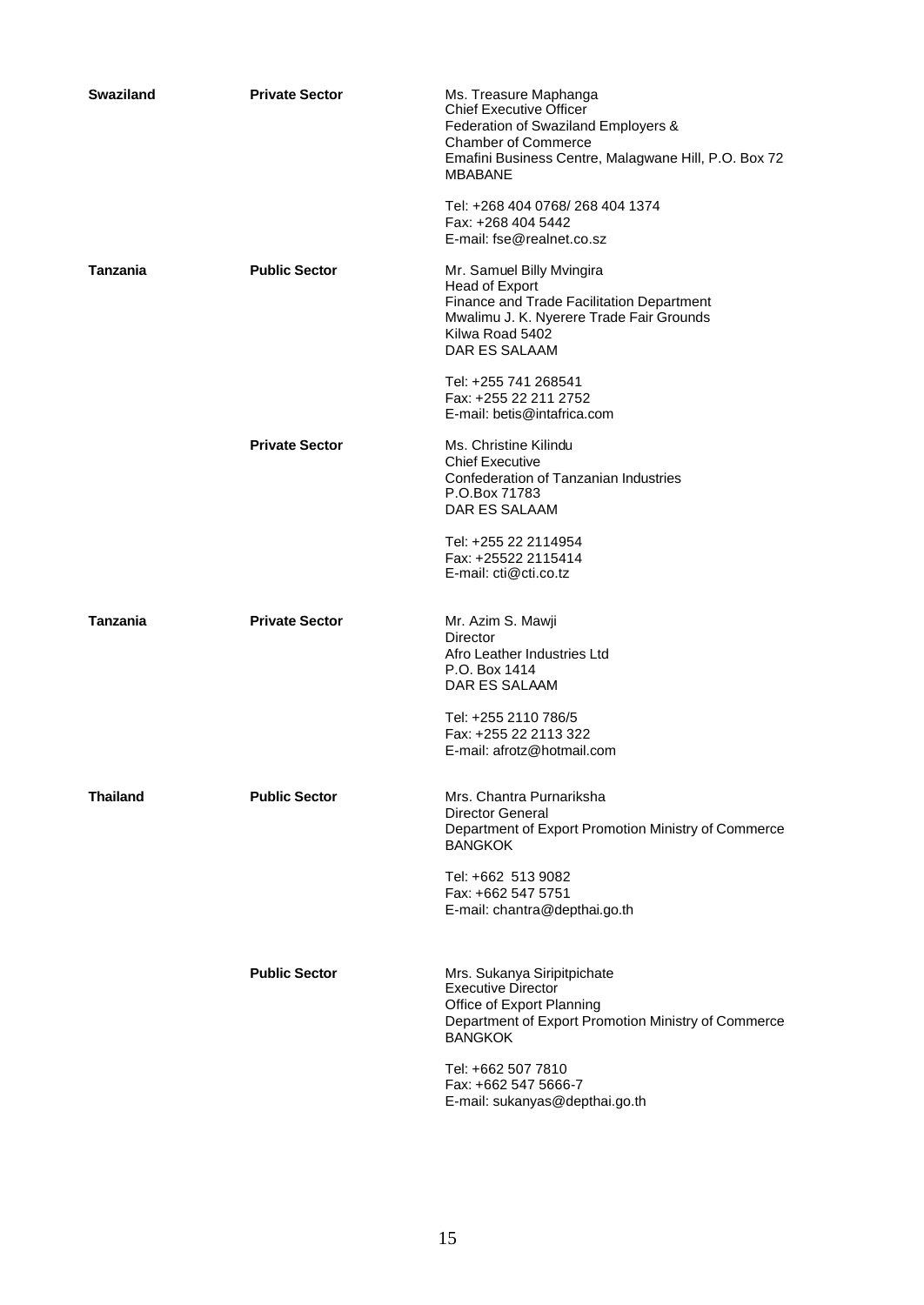| <b>Thailand</b>            | <b>Public Sector</b>  | Mrs. Ubolphan Klykoom<br><b>Assistant Director General</b><br>Department of Export Promotion Ministry of Commerce<br><b>BANGKOK</b>                                       |
|----------------------------|-----------------------|---------------------------------------------------------------------------------------------------------------------------------------------------------------------------|
|                            |                       | Tel: +662 507 8047<br>Fax: +662 547 5739<br>E-mail: unbolphan@depthai.go.th                                                                                               |
| <b>Trinidad and Tobago</b> | <b>Pubic Sector</b>   | Mr. Bernard Sylvester<br>Director<br><b>Trade Facilitation</b><br>Ministry of Trade and Industry<br>Level 14, Riverside Plaza Besson Street<br>PORT OF SPAIN              |
|                            |                       | Tel: +1 868 627 0057<br>Fax: +1 868 624-9594<br>E-mail: bsylvester@tradeind.gov.tt                                                                                        |
|                            | <b>Private Sector</b> | Mr. Earle Baccus<br>President<br><b>Business Development Company Ltd</b><br>151B Charlotte Street<br>W1 PORT OF SPAIN                                                     |
|                            |                       | Tel: + 1 868 623 5897, 624 3932/3923<br>Fax: + 1 868 625 8126<br>E-mail: ebaccus@bdc.co.tt                                                                                |
|                            | <b>Private Sector</b> | Mrs. Natasha Mustapha<br><b>Chief Executive Officer</b><br>Trinidad and Tobago Manufacturers' Association<br>TTMA Building, 2nd Floor 42 Tenth Avenue<br><b>BARATARIA</b> |
|                            |                       | Tel: +1868 675 8862<br>Fax: +1868 675 9000<br>E-mail: gm@ttma.com                                                                                                         |
| <b>Tunisia</b>             | <b>Public Sector</b>  | Mr. Samir Azzi<br>Senior Executive Officer<br>Tunisian Export Promotion Centre CEPEX<br>Centre Urbain Nord - BP 225<br>1080 TUNIS CEDEX                                   |
|                            |                       | Tel: +216 71 232 357<br>Fax: +216 71 237 325<br>E-mail: info@cepex.nat.tn                                                                                                 |
|                            | <b>Private Sector</b> | Mrs. Leila Sassi Jgham<br>Director<br>Tunisian Union for Industry, Trade and Handicraft<br><b>TUNIS</b>                                                                   |
|                            |                       | E-mail: I.sassi@utica.org.tn                                                                                                                                              |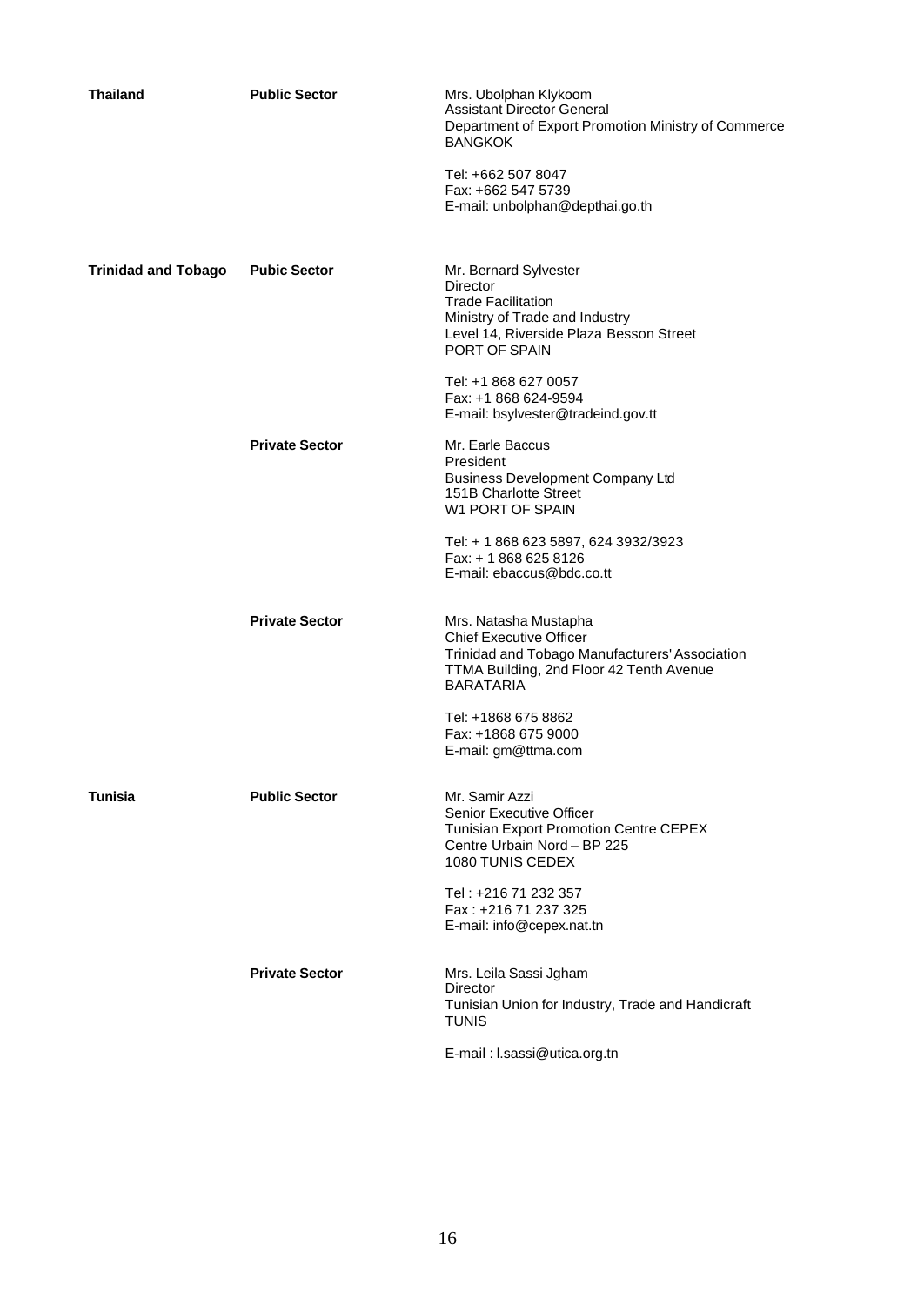| Uganda         | <b>Public Sector</b>  | Ms. Florence Kata<br>Executive Director<br>Uganda Export Promotion Board<br>Plot 22 Entebbe Road Conrad Plaza, 5th Floor PO Box 5045<br><b>KAMPALA</b><br>Tel: +256-41 230250<br>Fax: +256-41 259779<br>E-mail: uepc@starcom.co.ug |
|----------------|-----------------------|------------------------------------------------------------------------------------------------------------------------------------------------------------------------------------------------------------------------------------|
| Uganda         | <b>Private Sector</b> | Mr. Nakisisa Nimrod Waniala<br><b>Executive Director</b><br>Private Sector Foundation (PSF)<br>Plot 43, Nakasero Hill Road<br>P.O. Box 7683<br><b>KAMPALA</b>                                                                      |
|                |                       | Tel: +256 41 230 956; +256 41 342 163<br>Fax: +25641 259 109<br>E-mail: nwaniala@psfunganda.com                                                                                                                                    |
|                | <b>Private Sector</b> | Mr. John Twinomusinguzi<br><b>Secretary General</b><br>Uganda National Chamber of Commerce and Industry<br>P.O. Box 3809<br><b>KAMPALA</b>                                                                                         |
|                |                       | Fax: +256 41 503036<br>E-mail: uganda-pcc@utlonline.co.ug                                                                                                                                                                          |
|                | <b>Private Sector</b> | Mr. Evarist Mugisa<br><b>National Consultant</b><br><b>Ugandan National Export Strategy</b><br>P. O. Box 3068<br><b>KAMPALA</b>                                                                                                    |
|                |                       | Tel: +256 (041) 253 783<br>E-mail: premium@spacenet.co.ug                                                                                                                                                                          |
| <b>Uruguay</b> | <b>Private Sector</b> | Mr. Victor Angenscheidt<br><b>Executive Director</b><br>Investment and Export Promotion Agency (Uruguay XXI)<br>Yaguaron 1407 of .1103<br>11000 MONTEVIDEO                                                                         |
|                |                       | Tel: +5982 9002 912<br>Fax: +5982 9008 298<br>E-mail: vangenscheidt@uruguayxxi.gub.uy                                                                                                                                              |
|                | <b>Private Sector</b> | Mr. John Saegaert<br>Coordinator Business Development Centre<br>Chamber of Industries of Uruguay<br>Av. Italia 6101 - C.P. 11.500<br><b>MONTEVIDEO</b>                                                                             |
|                |                       | Tel: +5982 6040464<br>Fax: +5982 6040501<br>E-mail: jsae@ciu.com.uy                                                                                                                                                                |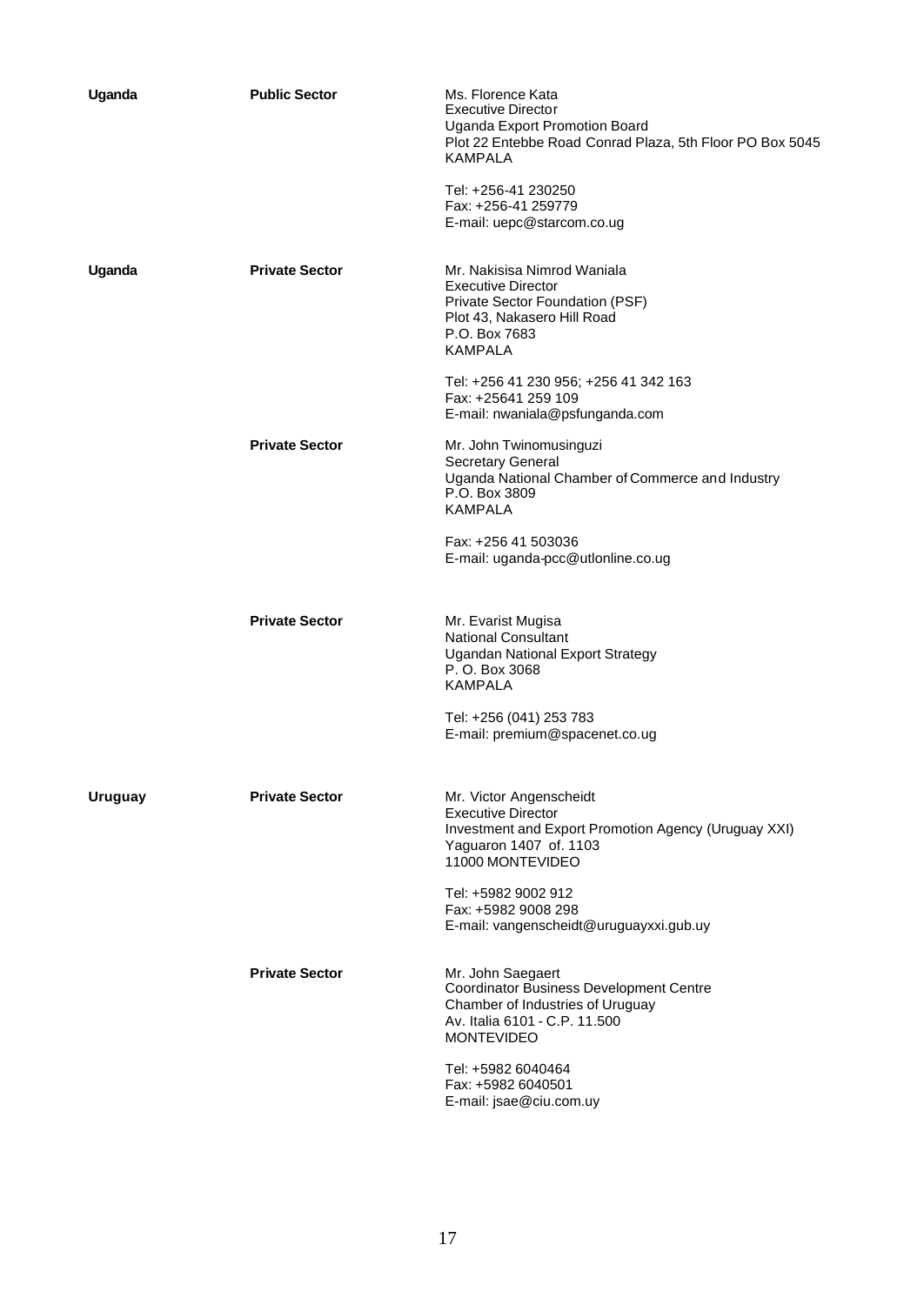| <b>Uzbekistan</b> | <b>Public Sector</b>  | Mr. Sharakhim Shaakhmedov<br><b>Director General</b><br>Uzincomcenter Agency for Foreign Economic Relatio<br>Uzbek Foreign Economic Information& Commercial Center<br>107 Amir Timur s 524<br><b>TASHKENT 700084</b> |
|-------------------|-----------------------|----------------------------------------------------------------------------------------------------------------------------------------------------------------------------------------------------------------------|
|                   |                       | Tel: +998 71 1370870<br>Fax: +998 71 1370871<br>E-mail: info@uicc.mfer.uz                                                                                                                                            |
| <b>Uzbekistan</b> | <b>Public Sector</b>  | Mr. Ravshan Nishanbayev<br>Chief Expert<br><b>Trade Point Tashkent</b><br><b>TASHKENT</b>                                                                                                                            |
|                   |                       | Tel: +998 71 1385812<br>Fax: +998 71 1370871<br>E-mail: ravshantn@inbox.ru                                                                                                                                           |
| Vietnam           | <b>Public Sector</b>  | Mr. Nguyen Duc Thanh<br><b>Deputy Director General</b><br>Import Export Department Ministry of Trade<br>20 Ly Thuong Kiet Street<br><b>HANOI</b>                                                                     |
|                   |                       | Tel: +84-4-934.8145<br>Fax: +84-4-934.8142<br>E-mail: ducthanh@mot.gov.vn                                                                                                                                            |
|                   | <b>Private Sector</b> | <b>Bui Son Dzung</b><br>Deputy Director General<br>Vietnam Trade Promotion Agency<br>20 Ly Thuong Kiet Street<br><b>HANOI</b>                                                                                        |
|                   |                       | Tel: +84-4-934.8145<br>Fax: +84-4-934.8142<br>E-mail: bsd@vietrade.gov.vn                                                                                                                                            |
|                   | <b>Private Sector</b> | Prof. Dr. Nguyen Huu Dung<br><b>General Secretary</b><br>Vietnam Association of Seafood<br><b>Exporters and Producers</b><br>10-12 Nguyen Cong Hoan<br>Ba Dinh<br><b>HANOI</b>                                       |
|                   |                       | Tel: +84-4-831.6994 / 771.5055<br>Fax: +84-4-831.7003 / 771.5084<br>E-mail: dungnh@vasep.com.vn                                                                                                                      |
| Zambia            | <b>Public Sector</b>  | Ms. Peggy N. Mlewa<br>Chief Economist Foreign Trade<br>Ministry of Commerce, Trade and Industry<br>Kwacha House Annex Cairo Road 31968<br><b>LUSAKA</b>                                                              |
|                   |                       | Tel: +260 1 223273<br>Fax: +260 1 226508<br>E-mail: pmlewa@mcti.gov.zm                                                                                                                                               |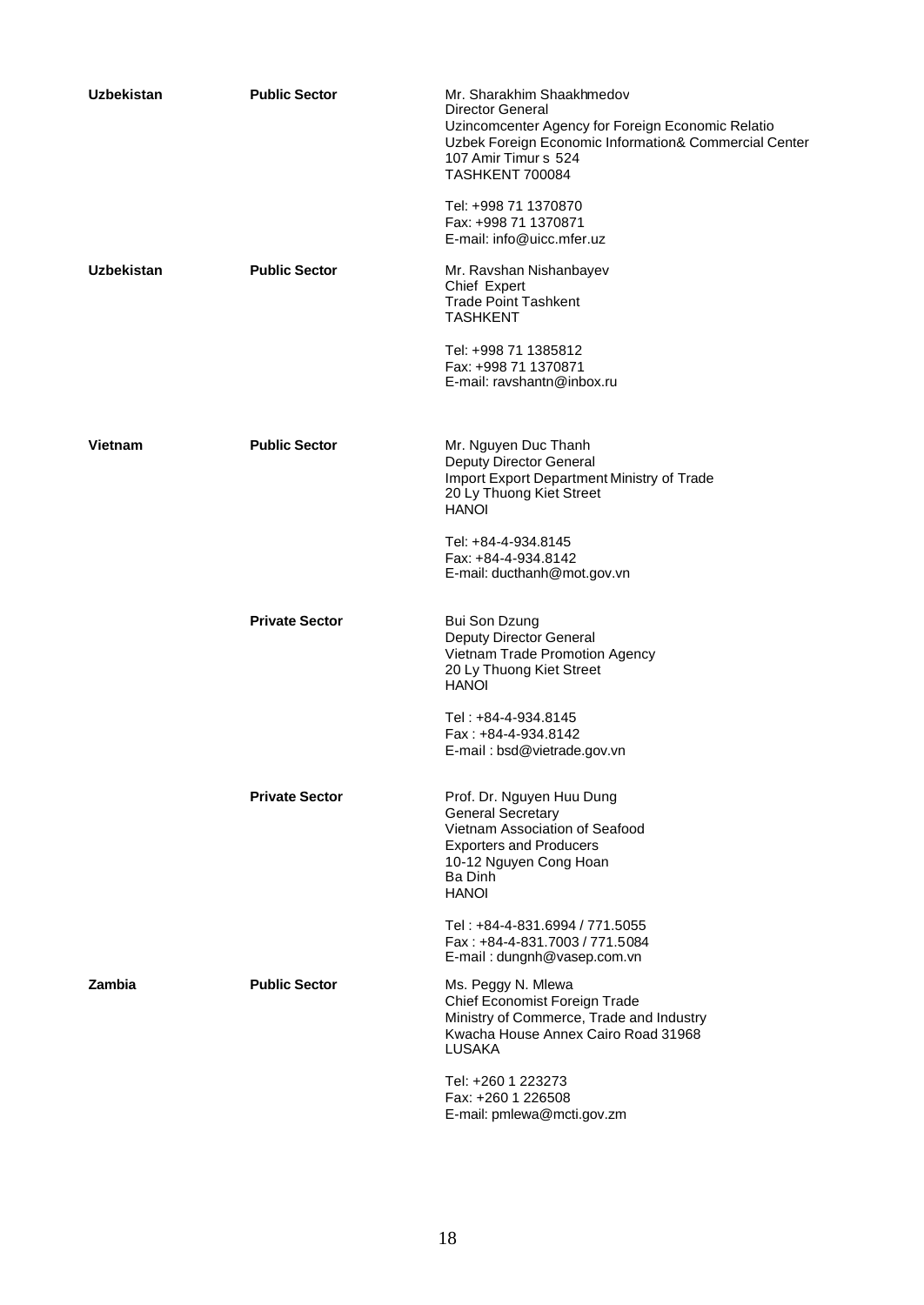**Zambia Private Sector** Mr. Justin M. Chisulo Chairman Zambia Association of Chambers of Commerce and Industry Lusaka Show Grounds 30844 LUSAKA

> Tel: +260 1 253020 Fax: +260 1 252483 E-mail: chisulo@zamnet.zm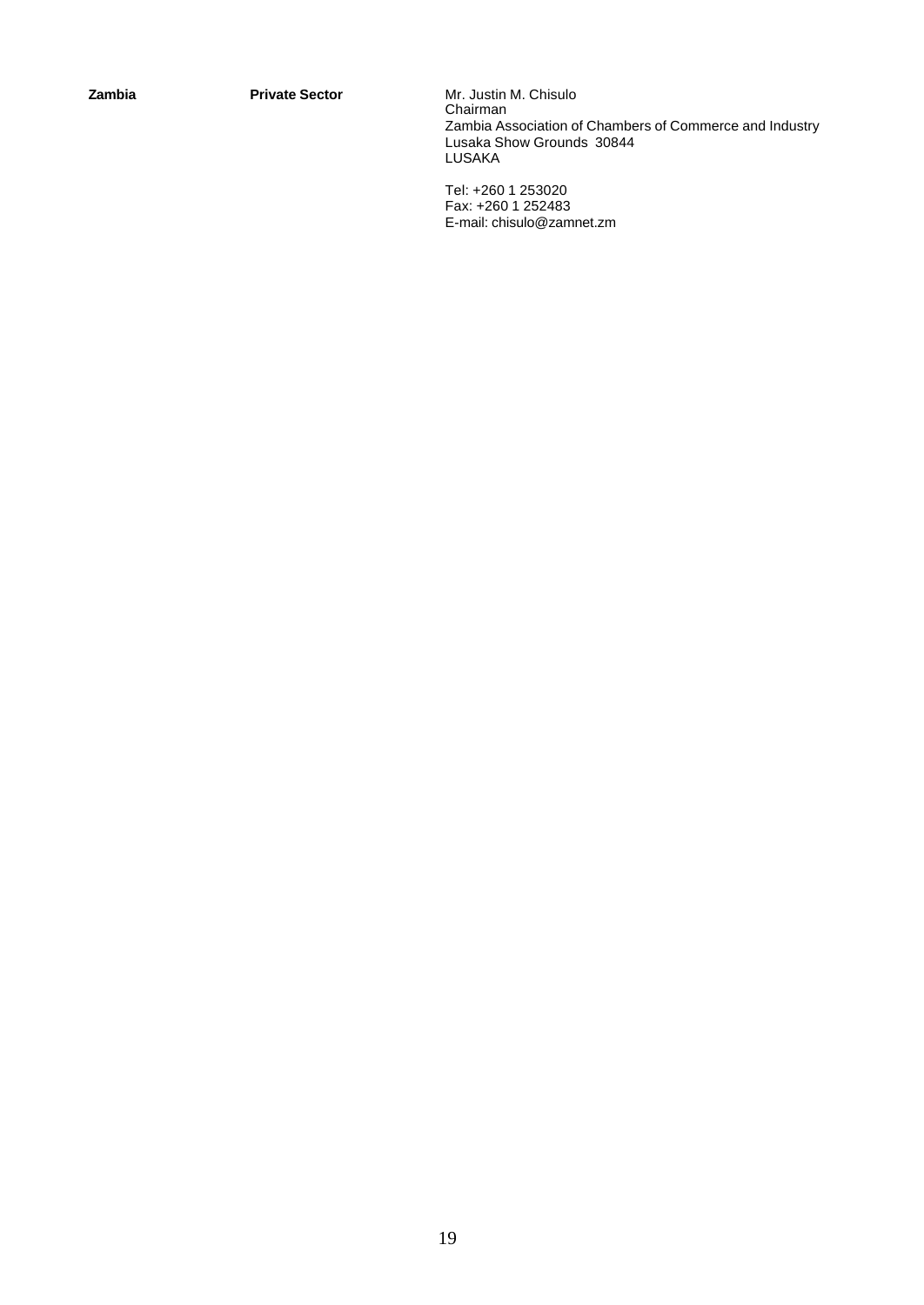## **Resource Persons**

| Argentina       | Mr. Virgilio Tedín Uriburu<br>Programme Coodinator<br>Secretary<br>Small and Medium sized Enterprises<br>Programme FONPLATA ARG-10/96<br>Avenida Paseo Colon 189 1*Piso<br>1063 BUENOS AIRES |
|-----------------|----------------------------------------------------------------------------------------------------------------------------------------------------------------------------------------------|
|                 | E-mail: vtedin@sepyme.gov.ar                                                                                                                                                                 |
| <b>Barbados</b> | Mr. Luther G. Miller<br>Director of Finance and Resource Management<br>Caribbean Tourism Organisation<br>One Financial Place, Collymore Rock<br><b>ST. MICHAEL</b>                           |
|                 | Tel: + 1 246 427 5242<br>Fax: + 1 246 429 3065<br>E-mail: Imiller@caribtourism.com                                                                                                           |
| <b>Bulgaria</b> | Ms. Maria Baeva<br>Vice-president<br>Club of Women Entrepreneurs and Managers<br>16, Golash Strasse<br><b>1111 SOFIA</b>                                                                     |
|                 | Tel: +359 2 9714 962<br>Fax: +3592 9714 926<br>E-mail: niezhenite@niezhenite.com                                                                                                             |
| Canada          | Mr. Robert Fournier<br>Fournier & Associates<br><b>OTAWA</b>                                                                                                                                 |
|                 | Tel: +613.737.9502<br>Fax: +613.737.9182<br>E-mail: bob.fournier@sympatico.ca                                                                                                                |
|                 | Mr. Brian Mitchell<br>PACT Programme<br>Trade Facilitation Office Canada<br>56 rue Sparks, Suite 300<br>Ottawa                                                                               |

Tel: +613 233 3925 Fax: +613 233 7860 E-mail: tfoc@tfoc.ca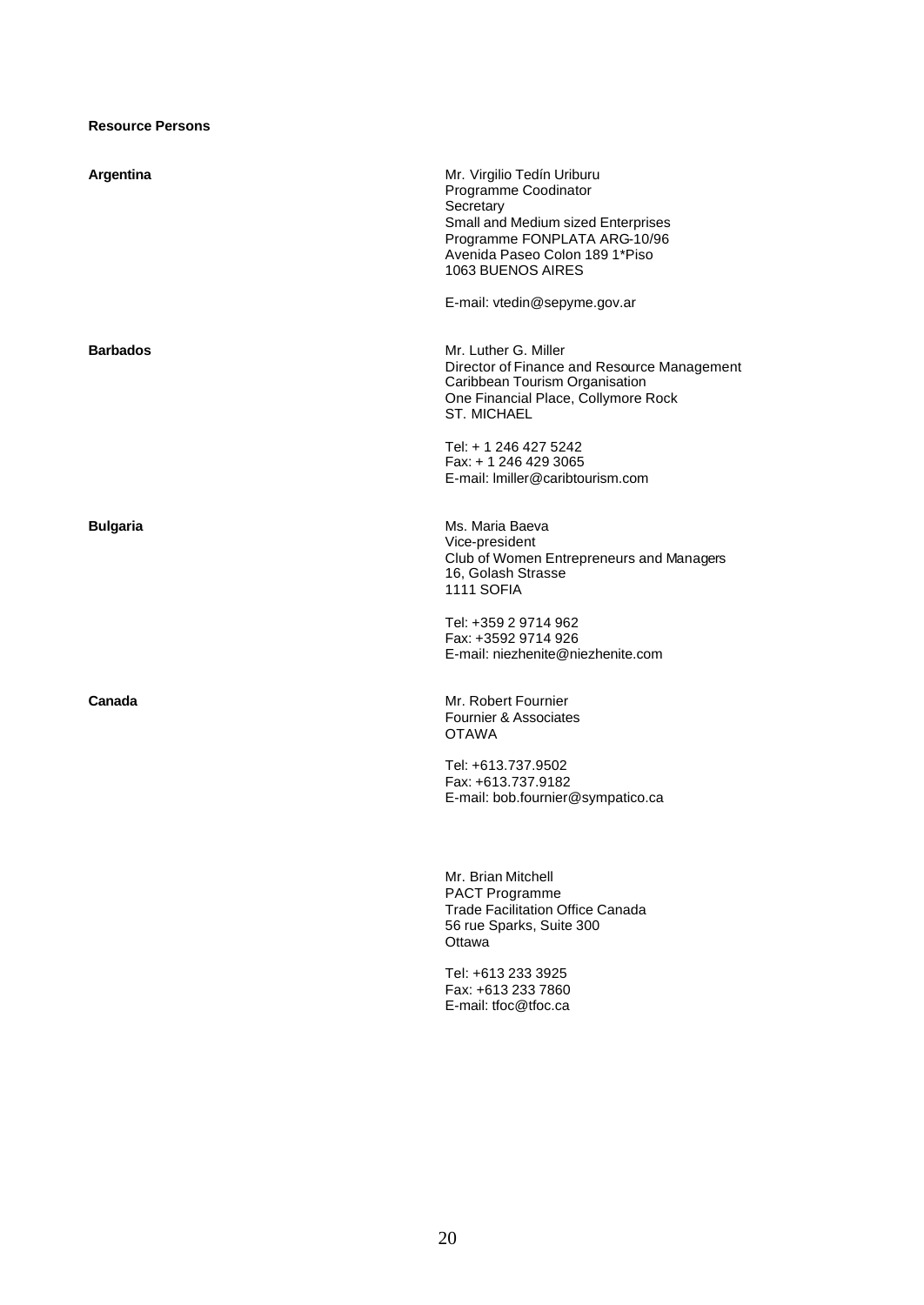**Canada** Mr. John Treleaven President and CEO Saskatchewan Trade and Export Partnership (STEP) 320-1801 Hamilton Street Box 1787 REGINA, SASKATCHEWAN S4P 3C6

> Tel: +306 787 1550 Fax: +306 787-6666/306 933 6556 E-mail: jtreleaven@sasktrade.sk.ca

**Germany Ms. Leonor v. Limburg** Strategy Consultant **E**vtrade Am Erdbeerstein 21 61462 KOENIGSTEIN

> Tel: +49 6174 297 481 Fax: +49 6174 297 489 E-mail: lvl@evtrade.com

Ms. Lydia Jebauer-Nirschl Project Manager Sustainable Market Economy InWent Capacity Building International Weyerstr. 79-83 D-50676 KÖLN

Tel: +49-221-2098-194 Fax: +49-221-2098-116 E-mail: lydia.jebauer-nirschl@inwent.org

Mr. Hans Walker Organization Development Consultant Doninghaus Walker & Partner Kirchheimerstr. 103 D-72622 NÜRTINGEN

Tel: 070 22 21 6648 Fax: 070 22 21 6649 E-mail: walker@dw-p.net

Mr. Wolfgang Zehender GTZ-ASPB Dag-Hammarsjoid-Weg 1-5 PO Box 5180 **ESCHBORN** 

Tel: + 49 6196 79-1250 Fax: + 49 6196 79-6150 E-mail: Wolfgang.Zehender@gtz.de

**India** Mr. Alwyn Didar Singh Joint Secretary Ministry of Heavy Industry & Public Enterprise Government of India Rm#183, Udyog Bhavan 110001 NEW DELHI

> Tel: +91-11-23012207 Fax: +91-11-23011785 E-mail: didar@ub.nic.in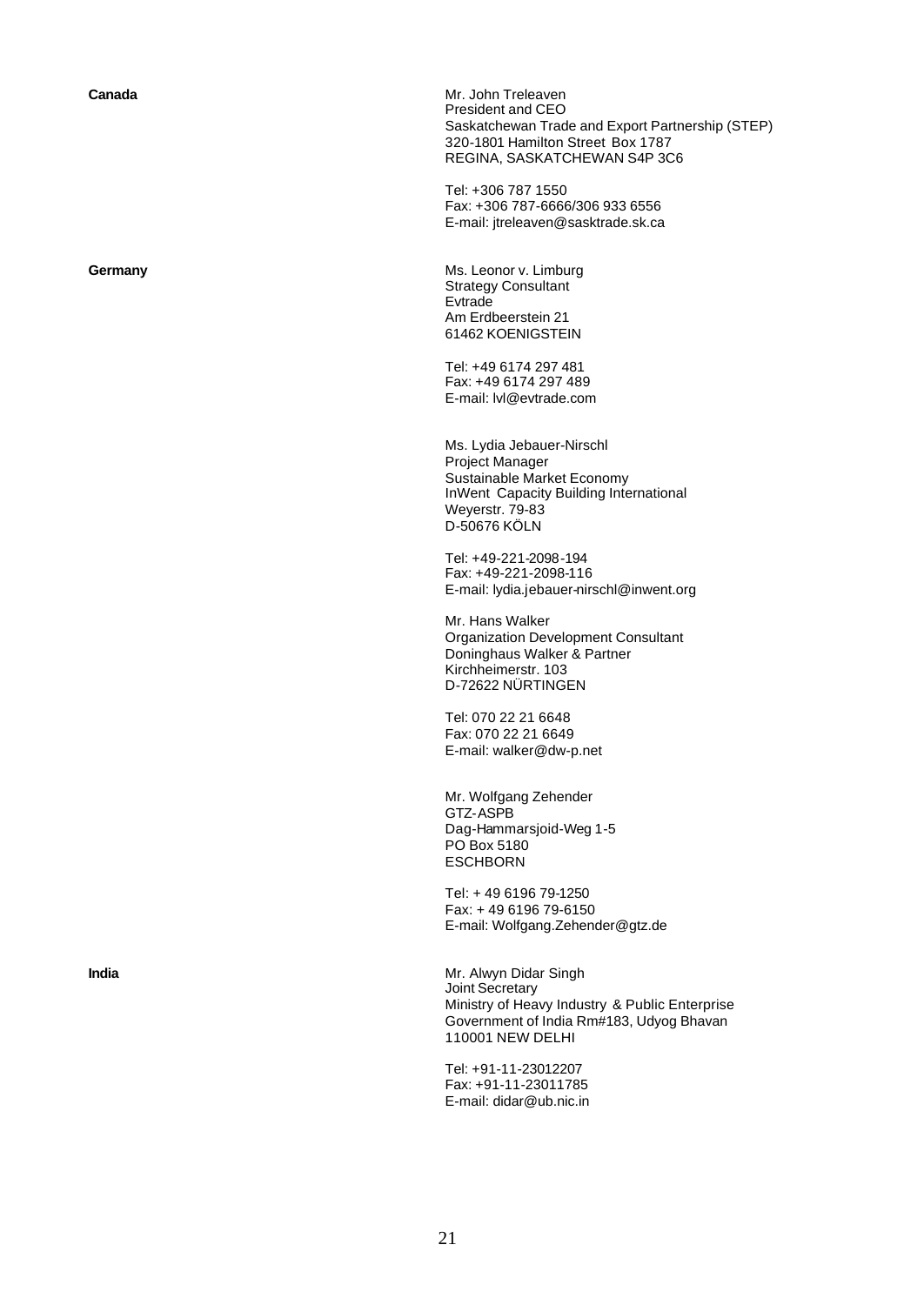| India          | Mr. A. Sakthivel<br>Chairman<br><b>Apparel Export Promotion Council</b><br>No.3, 3rd Street, Indira Nagar Off. Avanashi Road<br>641 603 TIRUPUR                            |
|----------------|----------------------------------------------------------------------------------------------------------------------------------------------------------------------------|
|                | Tel: +91 421- 2205022<br>Fax: +91 421-2200022<br>E-mail: aepctir@md3.vsnl.net.in                                                                                           |
| <b>Ireland</b> | Mr. Alan Fitzgibbon<br><b>Director</b><br>Trade & Economics<br>Integra E.D.C. Ltd<br>511,8 Dawson Street<br><b>DUBLIN2</b>                                                 |
|                | Tel: +353 1 287 8061<br>Fax: +353 1 240 93 92<br>E-mail: integra.edc@indigo.ie                                                                                             |
| Kazakhstan     | Mrs. Saule Akhmetova<br>National Project Manager<br>Trade Promotion in Kazakhstan ITC (UNCTAD/WTO)<br>146 Zheltoksan street, 6 <sup>th</sup> floor<br><b>ALMATY 480091</b> |
|                | Tel: +7 3272 509 737<br>Fax: +7 3272 509 739<br>E-mail: sa.rer@nursat.kz                                                                                                   |
| Kyrgyzstan     | Ms. Indira Kadyrkanova<br>National Programme Coordinator<br>ITC Trade Promotion Programme in Central Asia/Kyrgyzstan<br>104, Bokonbaeva Street<br><b>BISHKEK</b>           |
|                | Tel: +996 312 663 191<br>Fax: +996 312 663 353<br>E-mail: ikadyrkanova@elcat.kg                                                                                            |
| Malawi         | Mr. Henry Kachaje<br><b>Managing Director</b><br><b>Business Consult Africa</b><br>PO Box 31764 Chichiri<br><b>BLANTYRE 3</b>                                              |
|                | Fax: +265 1 675 388<br>E-mail: henry@bcmalawi.com<br>bca@globemw.net                                                                                                       |
| Malta          | Mr. Joseph Zammit Tabona<br>Chairman<br>Malta Enterprise Corporation<br>SAN GWAN SGW01                                                                                     |
|                | Fax: +356 21 494 894<br>E-mail: jztabona@maltaenterprise.com                                                                                                               |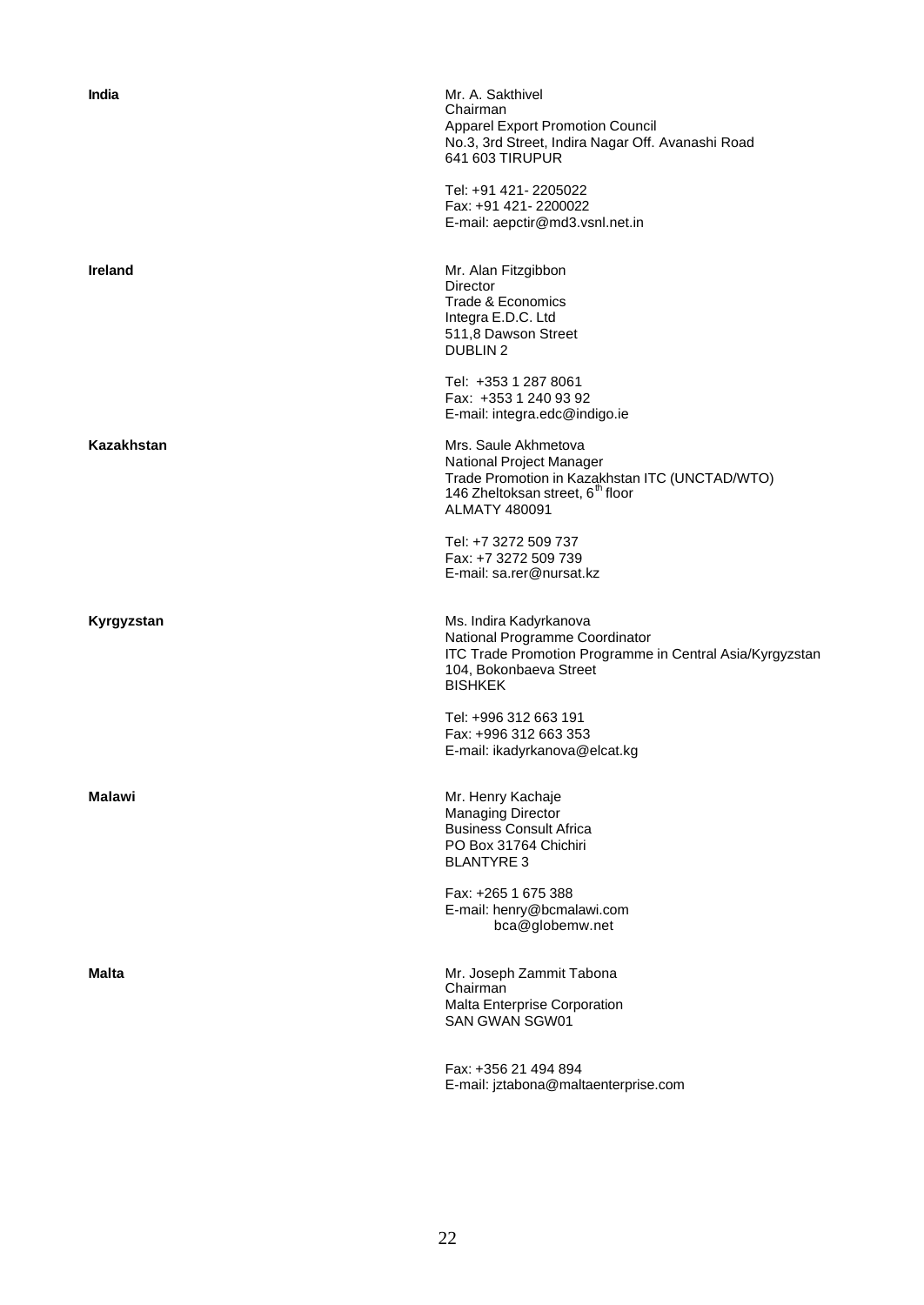| <b>Mauritius</b>    | Mr. Rajendra Tagore Servansingh<br>Deputy Secretary General<br>The Mauritius Chamber Of Commerce and Industry<br>3 Royal Industry<br><b>PORT ST-LOUIS</b>                            |
|---------------------|--------------------------------------------------------------------------------------------------------------------------------------------------------------------------------------|
|                     | Tel: +230 208 3301<br>Fax: +230 208 0076<br>E-mail: rservansingh@mcci.intnet.mu                                                                                                      |
| <b>Namibia</b>      | Mr. Douglas F. Reissner<br><b>Deputy Director</b><br><b>Chamber of Commerce</b><br><b>Ohlthaver &amp; List Centre</b><br>27 Fidel Castro Street<br>Carl List Haus<br><b>WINDHOEK</b> |
|                     | Tel: +26461 256 902<br>E-mail: douglas@wdsconsuting.com<br>douglas.reissner@olfitra.com.na                                                                                           |
| Peru                | Mr. Markus Reichmuth<br>Partner<br><b>TULUM SA</b><br>Strategy&Enterprise Develop<br>Los Halcones 277 San Isidro<br>LIMA                                                             |
|                     | Tel: +51-1-441 5616<br>Fax: +51-1-441 5620<br>E-mail: mrweesen@active.ch                                                                                                             |
| <b>South Africa</b> | Mr. Owen Skae<br>Associate Professor School of Accounting & Finance<br>University of KwaZulu-Natal<br>14 Forbes Drive<br>GILLITIS DURBAN 3610                                        |
|                     | Tel: +27 31 260 2657<br>Fax: +27 31 767 3825<br>E-mail: skaeo@nu.ac.za                                                                                                               |
| Sri Lanka           | Mr. Peter Richter<br>Coordinator / Senior Advisor 'Private Sector Promotion'<br><b>GTZ-INTEGRATION Sri Lanka</b><br>425 Thimbirigasyaya Rd.<br>COLOMBO <sub>5</sub>                  |
|                     | Tel: +94 114 521 202<br>Fax: +94-114-521 222<br>E-mail: richter@sltnet.lk                                                                                                            |
| Sweden              | Her Excellency<br>Madam Mia Horn Af Rantzien<br>Ambassador<br>Permanent Representative<br>Permanent Mission of Sweden to the WTO at Geneva                                           |
|                     | Rue de Lausanne 82<br>1202 GENEVA<br>Tel: +41 22 908 0800<br>Fax: +41 22 908 0810<br>E-mail: mission.sweden@ties.itu.int                                                             |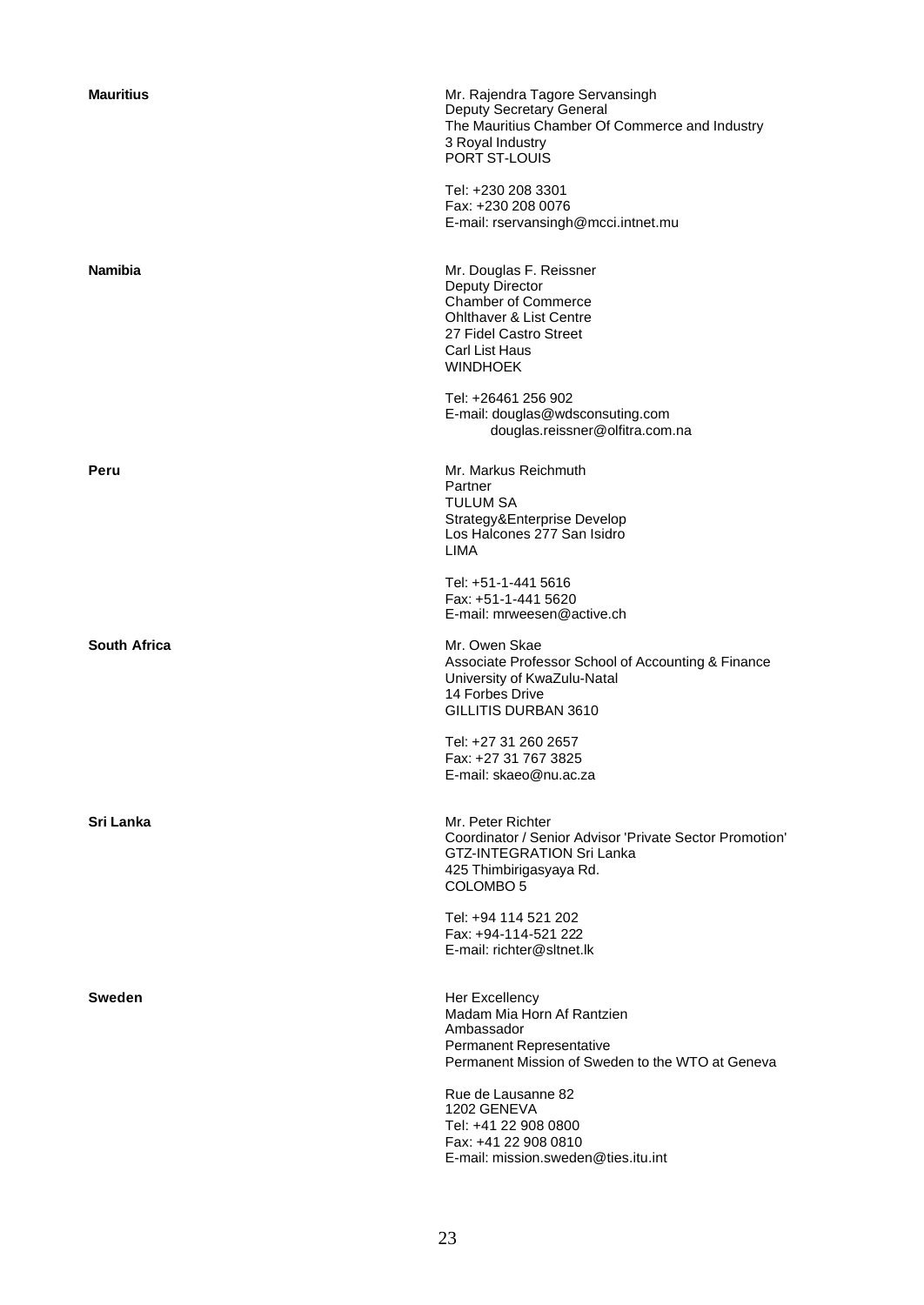**The Netherlands** Mr. Ton Lansink

**Switzerland** Ms. Ximena Gutiérrez Research Assistant International Institute for the Management of Logistics EPFL/ Bât. Odyssea CH-1015 LAUSANNE

> Tel: +41 (0)21 693 63 66 Fax: +41 (0)21 693 24 89 email: ximena.gutierrez@epfl.ch

Mr. Markus Stern **Director** Swiss Import Promotion Programme (SIPPO) Stampfenbachstr. 85 P.O. Box 492 ZURICH

Tel: + 41 1 365 54 91 Fax: + 41 1 365 52 21 E-mail: mstern@sippo.ch

Mr. Murray Smith Director Economist & Governance DMI Associates Rue de Lausanne 147 GENEVA

Tel: +41 22 73 89 627 Fax: +41 22 73 89 628 E-mail: dmigeneva@yahoo.com

**Tajikistan** Mr. Maqsoud Odinaev National Project Manager ITC UNCTAD/WTO Trade Promotion Programme in Tajikistan 106 Dr. Narodov str. DUSHANBE

> Tel: + 992 372 21 98 70 Fax: + 992 372 23 20 57 E-mail: maqsoud\_itc@tajnet.com

Managing Director Centre for the Promotion of Imports from Developing Countries (CBI) WTC-Beursbuilding, 5th floor Beursplein 37, 3011 AA Rotterdam

Tel: +31 10 20 13434 Fax: +31 10 411 4081 E-mail: md@cbi.nl

Uganda **Mrs. Sarah Kitakule** Mrs. Sarah Kitakule Uganda Women Entrepreneurs Association KAMPALA

> Tel: +25641343952 Fax: +25641343952 E-mail: uweal@enterprise.co.ug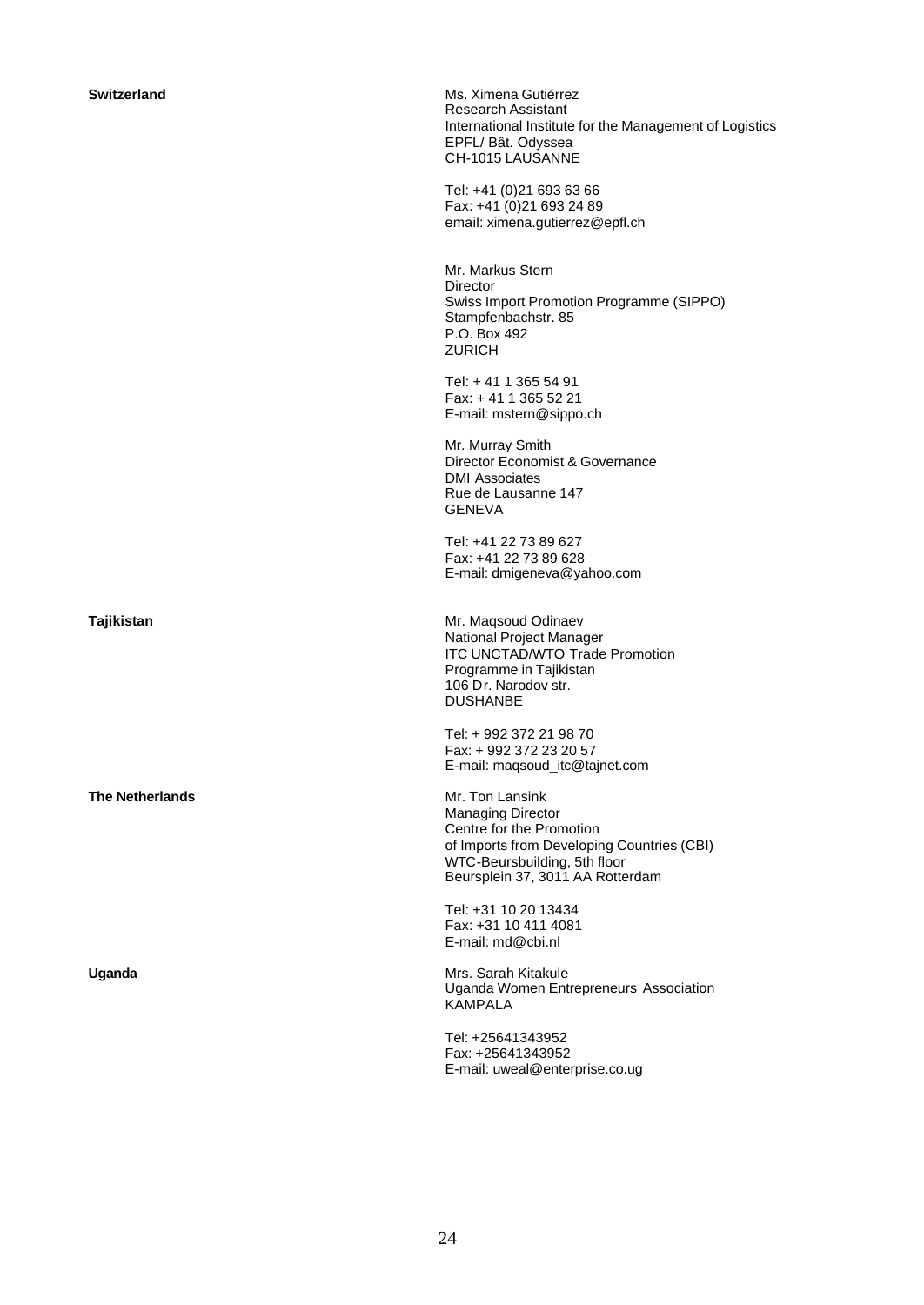| <b>United Kingdom</b> | Dr. Tamsyn Barton (Ms.)<br>Team Leader Trade and Development<br>Department for International Development (DFID)<br>1 Palace Street<br>GB-LONDON SW1E 5HE                                                 |
|-----------------------|----------------------------------------------------------------------------------------------------------------------------------------------------------------------------------------------------------|
|                       | Tel: +44 020 7023 0579<br>E-mail: t-barton@dfid.gov.uk                                                                                                                                                   |
| Uzbekistan            | Mr. Sharof Mashrabi<br>National Project Manager<br>International Trade Centre<br>107 B Amir Temur Street<br><b>TASHKENT 700084</b>                                                                       |
|                       | Tel: +998 71 138 58 53<br>Fax: +998 71 138 58 58<br>E-mail: mashrab_ls@hotmail.com                                                                                                                       |
| Vietnam               | Mr. Alain Chevalier<br><b>Senior Trade Promotion Adviser</b><br>Vietnam, Cambodia Lao PDR<br><b>Mekong Trade Promotion</b><br>International Trade Centre<br>106 Pho Hue, 7th floor<br><b>HANOI</b>       |
|                       | Tel: 844-943 84 40/42<br>Fax: 844-943 84 41<br>E-mail: chevalier@fpt.vn                                                                                                                                  |
| Zimbabwe              | Mr. Faustino Taderera<br>Chairperson<br>Dep. of International Marketing<br><b>Faculty of Commerce</b><br>Chinhoyi University of Technology<br>Off Harare/Chirundu Road<br>P. Bag 7724<br><b>CHINHOYI</b> |
|                       | Fax: +263-67-26321<br>E-mail: ftaderera@yahoo.com                                                                                                                                                        |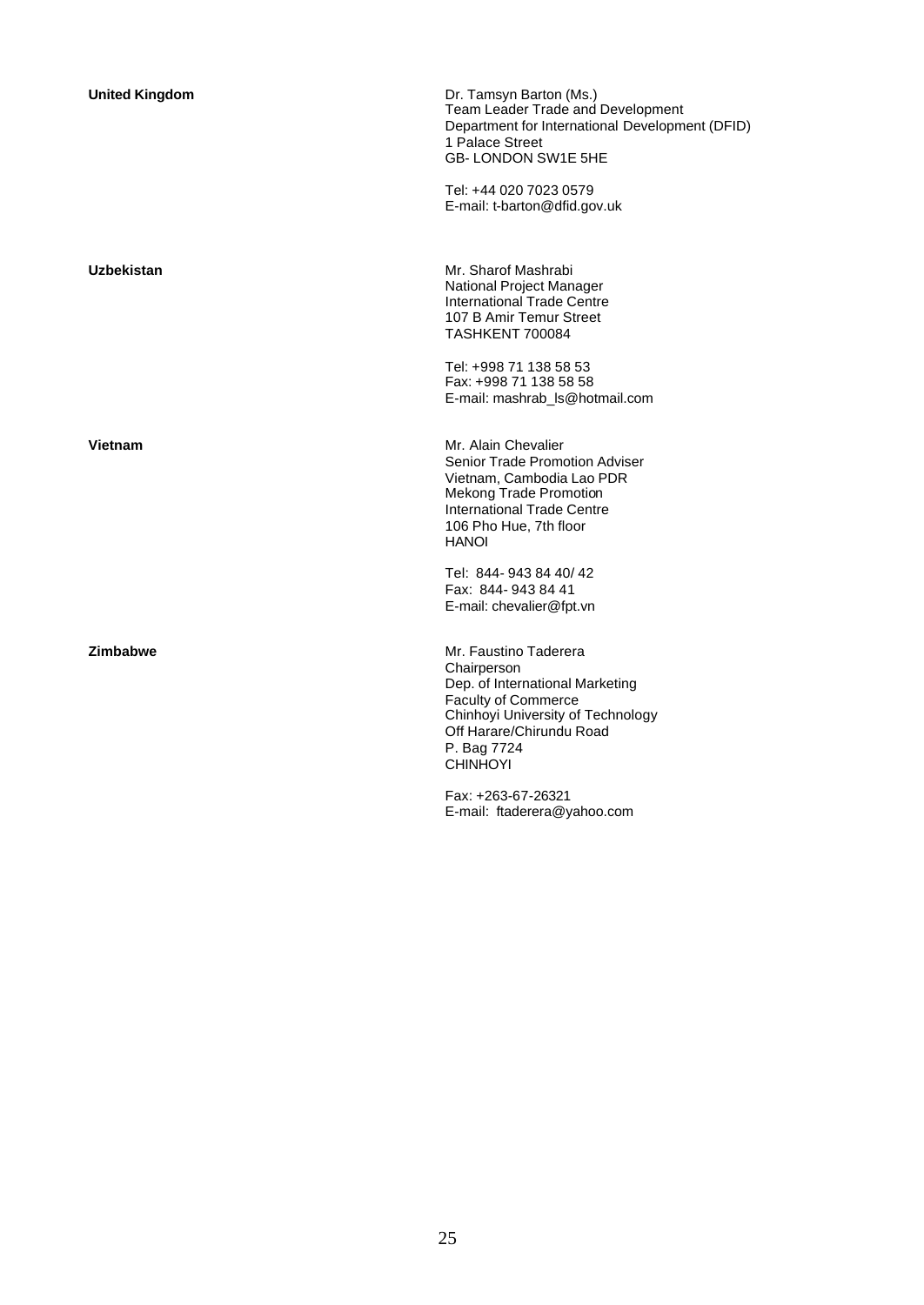**International Organizations**

**OECD** Mr. Kiichiro Fukasaku Head of Division Development Centre 94, rue de Chardon Lagache F- 75016 PARIS France Tel: 33 (0) 1 45 24 94 99 Fax: 33 (0) 1 45 24 82 16 E-mail: kiichiro.fukasaku@oecd.org Ms. Caroline Lesser Policy Analist, Trade and Development Development Cooperation Directorate 94, rue de Chardon Lagache F- 75016 PARIS France Tel: 33 (0) 1 45 24 9046 Fax: 33 (0) 1 44 30 63 33 E-mail: caroline.lesser@oecd.org **UNECE** Ms. Carol Cosgrove-Sacks Director Trade Development&Timber Division UN Economic Commission for Europe Palais des Nations 8 Palais des Nations GENEVA 10 **Switzerland** Tel: +41 22 917 27 74 Fax: +41 22 917 00 37 E-mail: carol.cosgrove-sacks@unece.org Mr. Jean E. Kubler Deputy Chief,Global Trade Solutions Trade Dev. and Timber Div. UN Economic Commission for Europe 8 Palais des Nations GENEVA 10 Switzerland Tel: +41 22 917 27 74 Fax: +41 22 917 00 37 E-mail: jean.kubler@unece.org

**UNESCAP** Mr. Ravi Ratnayake Director Trade and Investment Division Rajadamnern Avenue **BANGKOK** Thailand Tel: +662 288 1902 Fax: +662 288 1026 E-mail: ratnayaker@un.org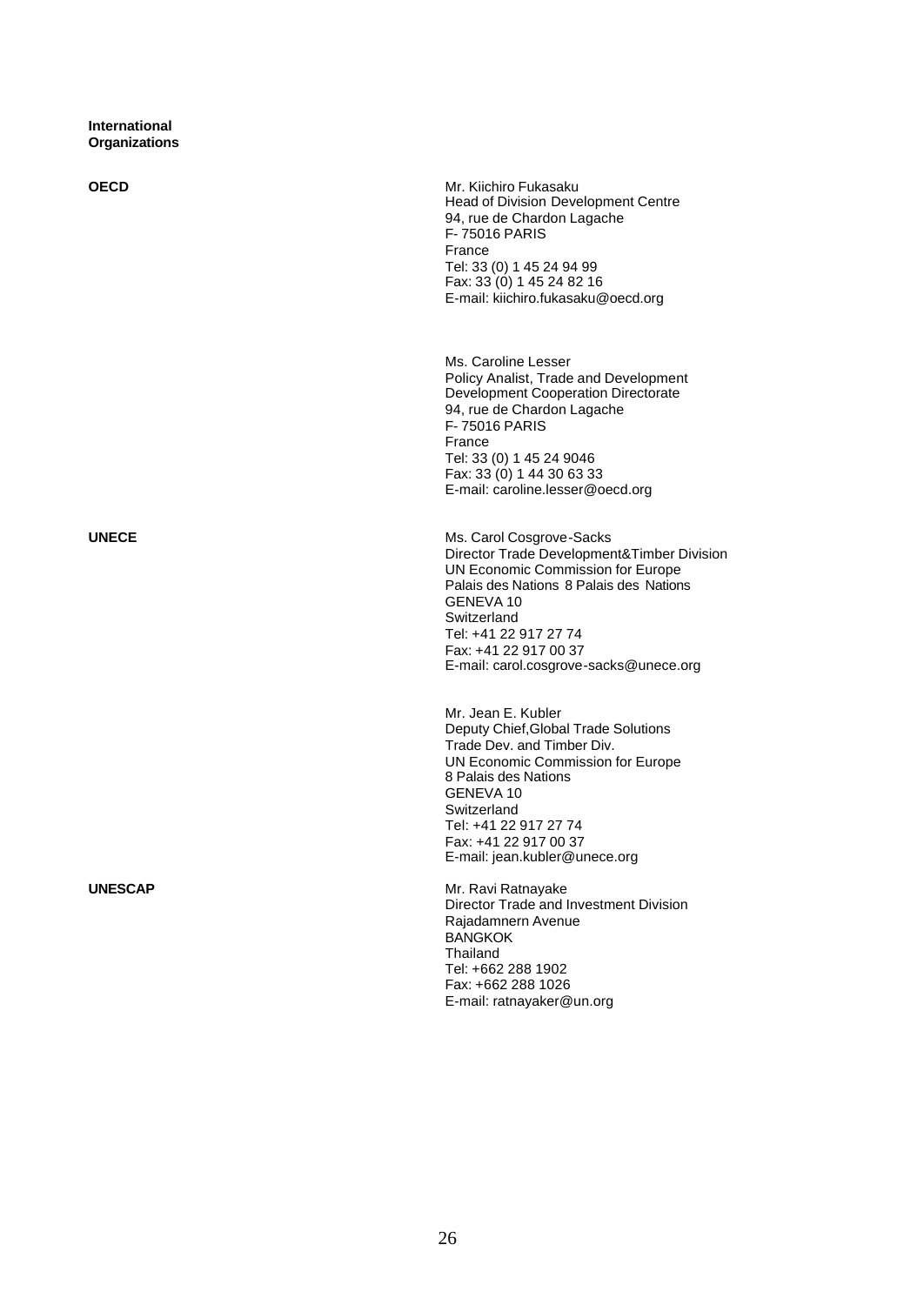**UNIDO** Mr. Fabio Russo Industrial Development Officer Small and Medium Enterprises Branch United Nations Industrial Development Organization VIENNA Austria Tel: + 431/ 26026 3611 Fax: + 431/ 21346 3611 E-mail: f.russo@unido.org

**SECO**

Mr. Mukul Kumar Programme Manager Trade&Clean Technology Cooperation State Secretariat for Economic Affairs

Effingerstrasse 1 **Switzerland** Tel: +41 (0) 31 32 40 799 Fax: +41 (0) 32 322 8630 E-mail: mukul.kumar@seco.admin.ch

Mr. Max Schnellman Deputy Head Trade&Clean Technology Cooperation State Secretariat for Economic Affairs

Effingerstrasse 1 **Switzerland** Tel: +41 (0) 31 32 40 799 Fax:  $+41(0)$  32 322 8630 E-mail: max.schnellman@seco.admin.ch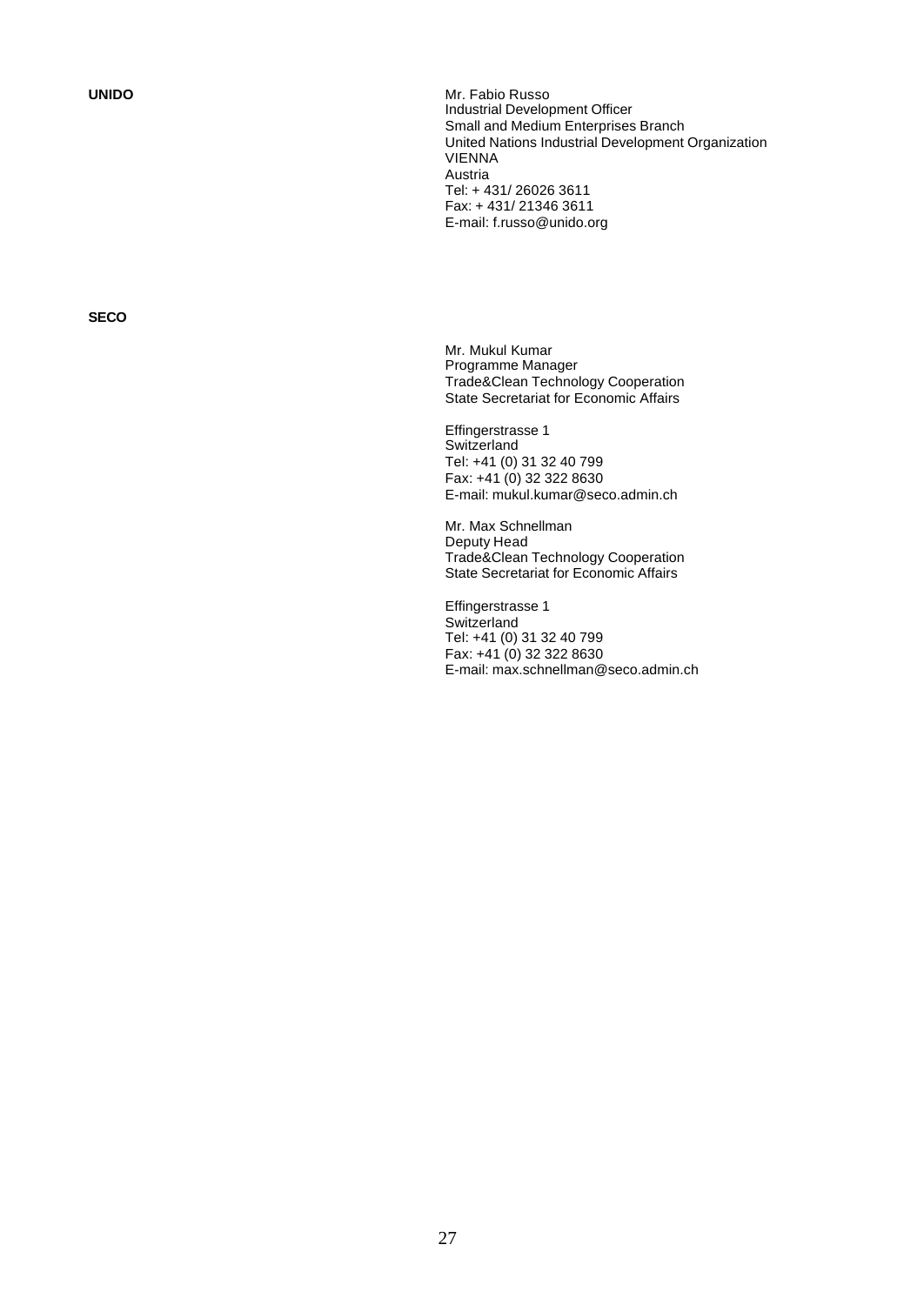## **ITC STAFF**

**Mr. J. Denis Bélisle** Executive Director

**Mr. Peter Walters Director** Division of Product & Market Development

**Mr. Brian Barclay** Coordinator Executive Forum

**Ms. Sarah Coleman** Senior Secretary

**Ms. Elizabeth Young** Junior Consultant

**Ms. Daphne Stefels** Intern Executive Forum

**Mr. Peter Smit** Chief Market Development Section

**Mr. Bruce Shepherd** Senior Business Advisory Services Officer

**Ms. Linda Schmid** Trade and Services Officer

**Ms. Iris Hauswith** Trade Promotion Officer

**Mr. Xuejun Jiang** Senior Trade Promotion Officer

**Mr. Ramin Granfar** Trade Promotion Officer

**Mr. Roberto Cordon** Consultant in Training and Market Analysis

**Mr. Robert Smith-Gillespie** Chief International Purchasing & Supply Management Section

**Mr. Morten Scholer** Senior Market Development Advisor

**Ms. Sabine Meitzel** Chief Business Advisory Services Section

**Mr. Joseph Smadja** Deputy Executive Director

**Mr. Ramamurti Badrinath Director** Division of Trade Support Services

**Mr. Anton Said** Senior Officer National Export Strategy

**Ms. Natascha Weisert** Associate Expert

**Ms. Cherie Carden** Junior Consultant

**Mr. Pierre Lambert** Senior EDP Technician

**Mr. Eric Alvarez** Chief OAPLAC

**Mr. Philip Williams** Senior Adviser Trade Support Institutions

**Mr. Osman Atac** Chief Enterprise Management Development **Section** 

**Mr. Osvaldo Agatiello** Programme Coordinator

**Mr. Pablo Lo Moro** Trade Promotion Officer

**Mr. Shyam Gujadhur** Senior Advisor Standars and Quality Management **Mr. Jacky Charbonneau** Senior Advisor on Packagng

**Mr. Matthias Knappe** Senior Market Development Officer

**Mr. Fabrice Leclercq** Trade Promotion Adviser

**Ms. Elaine Bisson** Senior External Relations Officer **Mr. Henry Roelofsen** Director Division of Technical Cooperation Coordination

**Mr. Gian Piero Roz Director** Division of Programme Support

**Ms. Nura Diez Ungo** Administrative Assistant Executive Forum

**Mr. Piers Davenport Consultant** 

**Mr. Evgeny Khrenov** Junior Consultant

**Mr. Bachir Benattia** Driver to the Executive Director and Messenger

**Mr. Charles Krackoff** Chief Office for Africa

**Ms. Doreen Conrad** Chief Trade-In Services Section

**Ms. Lilia Naas** Senior Trade Promotion Officer

**Mr. Stephan Blanc** Senior Market Analyst

**Ms. Eugenia Nuñez – Fischer** Trade Promotion Officer

**Mr. Christian Planchette** Senior Training Officer

**Mr. Ian Sayers** Senior Officer on Private Sector Emphasis on SME's

**Mr. Bastiaa Bijl** Associate Market Analyst

**Mr. Jaime Crespo-Blanco** Project Coordinator

**Mr. Ashish Shah** Senior Programme Officer